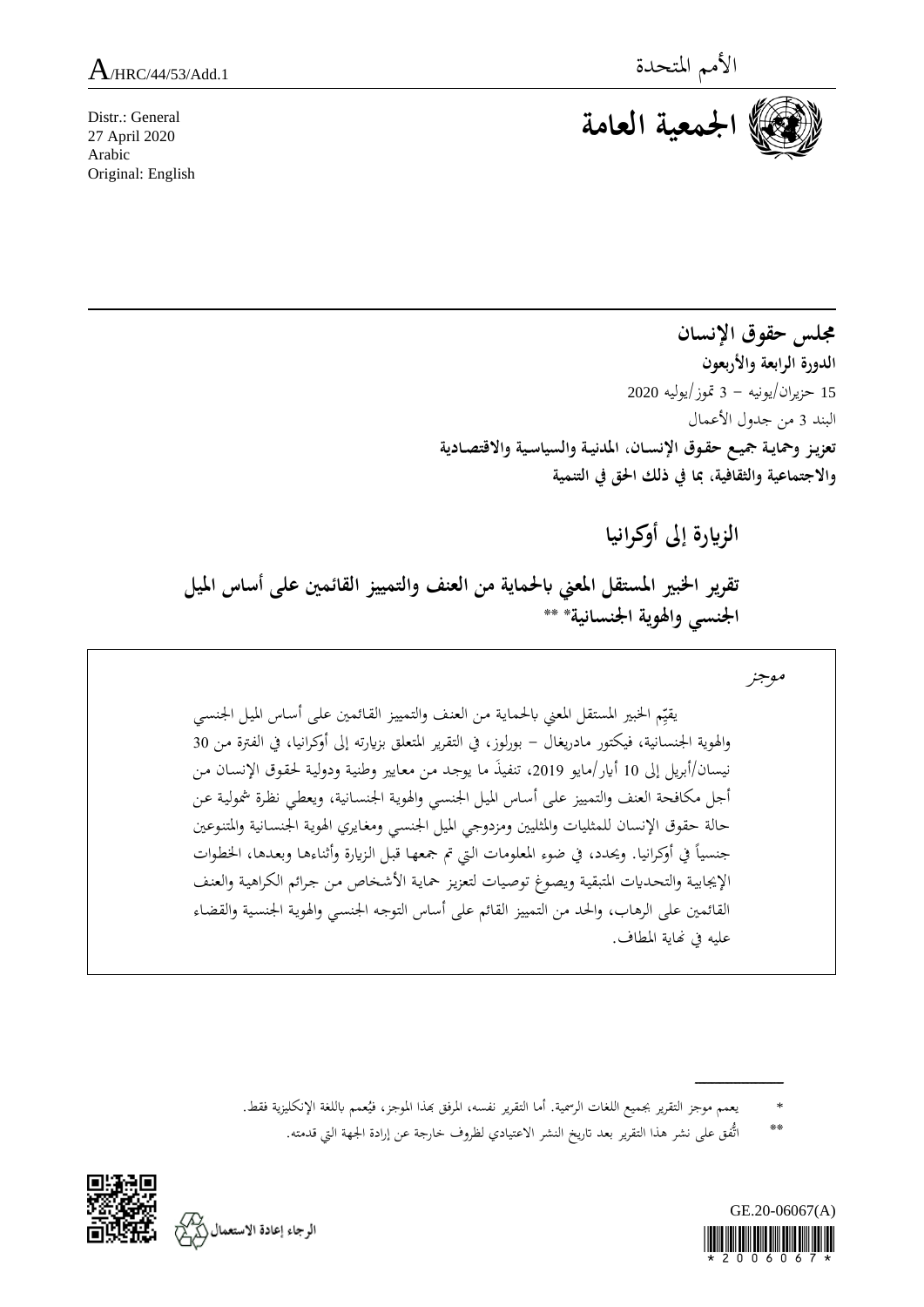# **Annex**

# **Report of the Independent Expert on protection against violence and discrimination based on sexual orientation and gender identity on his visit to Ukraine**

# **I. Introduction**

1. At the invitation of the Government and pursuant to Human Rights Council resolution 32/2, the Independent Expert on protection against violence and discrimination based on sexual orientation and gender identity conducted an official visit to Ukraine from 30 April to 10 May 2019 to assess the situation of lesbian, gay, bisexual, trans and gender diverse persons in the country and to identify good practices and gaps in the implementation of national and international human rights standards to combat violence and discrimination based on sexual orientation and gender identity.

2. The Independent Expert visited Kyiv, Kharkiv and Lviv. He met with representatives of the executive, legislative and judiciary branches of the Government, local authorities and the Office of the Parliamentary Commissioner for Human Rights (Ombudsperson). He also visited two places of deprivation of liberty. While he regrets that he was not able to meet with representatives of the Prosecutor's Office, the Supreme Court or the State Judicial Administration, he expresses his appreciation to the Government for its invitation and for the cooperation he enjoyed before and during the visit, and thanks all the governmental agencies involved in the organization and execution of the visit for their professionalism and dedication.

3. The Independent Expert also met with a wide variety of civil society organizations, human rights defenders and lesbian, gay, bisexual, trans and gender diverse persons with lived experiences of violence and discrimination. He expresses his deep gratitude to Ukrainian civil society and the lesbian, gay, bisexual, trans and gender diverse community for their generosity in sharing their stories and the information and analysis at their disposal, and for the excellence and principled manner with which they carry out their work, which is a great source of inspiration.

4. The Independent Expert also thanks the human rights monitoring mission in Ukraine for the excellent assistance and collaboration provided in the preparation and execution of the visit.

5. During the visit, the Independent Expert received no indication of gross or massive acts of individual violence against lesbian, gay, bisexual, trans and gender diverse persons. Ukrainian legislation does not prescribe discrimination or violence on the basis of sexual orientation and gender identity: it is free from the scourge of criminalization, contains general anti-discrimination provisions and, in a few instances, explicitly includes protections. Yet, despite these achievements, it cannot be said that lesbian, gay, bisexual, trans and gender diverse persons live free and equal lives in Ukraine: societal views remain highly contaminated by stigma, public officers consider that sexual orientation and gender identity are not to be explored or talked about because "society is not ready", and lesbian, gay, bisexual, trans and gender diverse persons themselves feel that keeping their identity hidden is key to their survival.

# **II. Context and background**

6. Since its separation from the former Soviet Union in 1991, Ukraine has endured two periods of major civil unrest. The second, sparked by what came to be known as the Maidan revolution or the revolution of dignity, led to the establishment of a new Government in May 2014. That same year, pro-Russian and anti-revolution activists protested against the change of Government in the region of Crimea and demonstrations spread to cities across eastern and southern Ukraine, including Donetsk, Luhansk, Kharkiv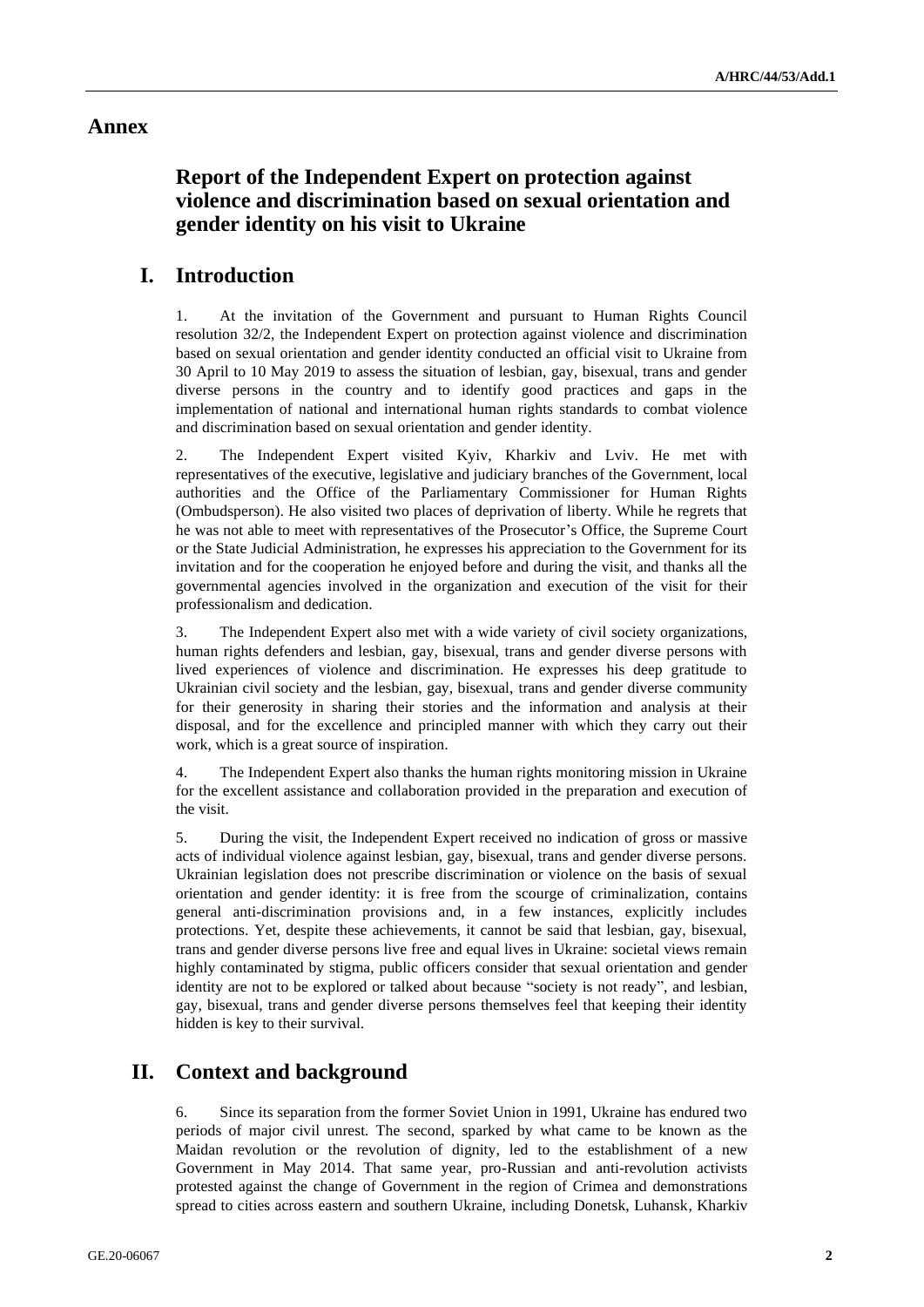and Odessa. Armed groups supported by the Russian Federation seized power in the Autonomous Republic of Crimea and the city of Sevastopol, leading to a so-called referendum on 16 March 2014 and the temporary occupation of the Autonomous Republic of Crimea and the city of Sevastopol by the Russian Federation.<sup>1</sup> In parallel, in eastern Ukraine, pro-Russian armed groups seized control of parts of the Donetsk and Luhansk regions and declared the self-proclaimed "Donetsk People's Republic" and "Luhansk People's Republic", sparking an armed conflict that has so far affected 5.2 million people<sup>2</sup> and led to over 1.5 million persons being internally displaced. Since the start of the conflict, 3,046 conflict-related civilian deaths have been recorded and the number of injured civilians is estimated to exceed 7,000.<sup>3</sup>

7. In July 2017, Ukraine signed an association agreement with the European Union. In April 2019, Volodymyr Zelensky won the second round of the presidential election, and in July 2019 the Servant of the People party won a majority in parliament.

# **III. Legal, institutional and public policy framework**

### **A. Legal framework**

 $\overline{\phantom{a}}$ 

8. Ukraine is a State party to most major international<sup>4</sup> and regional human rights instruments, $5$  and it has created solid institutional frameworks for the implementation of its international obligations. Ukraine decriminalized same-sex sexual practices in 1992.<sup>6</sup> Sexual orientation and gender identity are not included as explicitly protected grounds of discrimination in the Constitution (art. 24) or the law "on principles of preventing and combating discrimination". However, both instruments use open-ended lists of grounds, thus allowing for protection through judicial interpretation.

9. Sexual orientation and gender identity have been articulated explicitly as grounds for protection in two pieces of legislation: the Labour Code (art. 21) and the law on the legal status of missing persons (art. 7). In addition, these grounds have been introduced in some secondary legislation and State policies. Several articles of the Criminal Code were amended in December 2017<sup>7</sup> to become more inclusive to same-sex couples and to remove imprecise wording.

10. While the Independent Expert was informed of a gradual improvement in perceptions about the lives of lesbian, gay, bisexual, trans and gender diverse persons, in more recent times a regressive trend has been identified: for example, in parliament it has become impossible to discuss gender-related issues, with parliamentary factions openly combating women's rights, gender equality and the protection of sexual minorities, and systematically trying to deconstruct existing legal infrastructure protecting lesbian, gay, bisexual, trans and gender diverse persons from discrimination, or to introduce discriminatory legislation. According to these narratives, the term gender is ideologically

<sup>&</sup>lt;sup>1</sup> In its resolution 68/262 on the territorial integrity of Ukraine, the General Assembly explicitly rejected the idea that the so-called referendum had legal force. Four other resolutions (71/205, 72/190, 73/263 and 74/168) relate to the situation of human rights in the Autonomous Republic of Crimea and the city of Sevastopol.

<sup>&</sup>lt;sup>2</sup> United Nations, Office for the Coordination of Humanitarian Affairs, "Ukraine situation report", 4 November 2019.

<sup>&</sup>lt;sup>3</sup> Office of the United Nations High Commissioner for Refugees (UNHCR), Ukraine, country fact sheet, December 2019; and Office of the United Nations High Commissioner for Human Rights (OHCHR), "Report on the human rights situation in Ukraine", 16 August to 15 November 2019.

 $^4\;$  Se[e https://tbinternet.ohchr.org/\\_layouts/15/TreatyBodyExternal/Treaty.aspx](https://tbinternet.ohchr.org/_layouts/15/TreatyBodyExternal/Treaty.aspx) (search "Ukraine").

<sup>5</sup> Se[e https://www.coe.int/en/web/conventions/search-on-states/-/conventions/treaty/search/states\\_coe](https://www.coe.int/en/web/conventions/search-on-states/-/conventions/treaty/search/states_coe) (search "Ukraine").

<sup>6</sup> Under article 121 (1) of the Criminal Code of the Soviet Union of 1934, transposed into the penal codes of all Soviet republics, male homosexuality was criminalized with a penalty of up to five years' imprisonment.

<sup>7</sup> Se[e https://base.spinform.ru/show\\_doc.fwx?rgn=103505#](https://base.spinform.ru/show_doc.fwx?rgn=103505) (in Russian).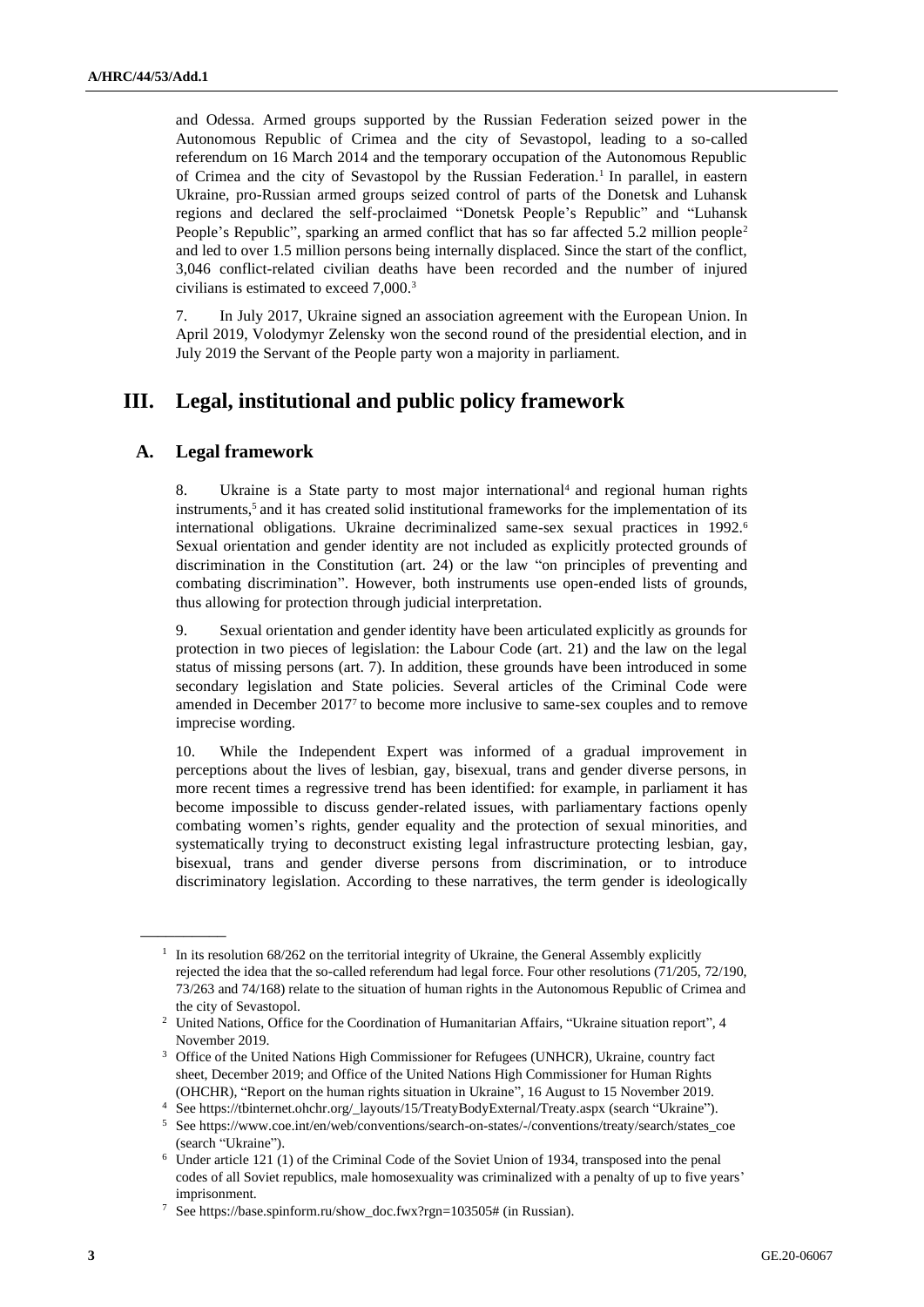biased and the notion of gender equality should be strictly interpreted as per the law of Ukraine on ensuring equal rights and opportunities for men and women.

11. The Independent Expert was informed that churches actively promote discriminatory bills and block policies and legislation aimed at protecting persons from discrimination based on sexual orientation and gender identity. The All-Ukrainian Council of Churches and Religious Organizations, for instance, successfully opposed attempts to include sexual orientation and gender identity as protected characteristics in the anti-discrimination legislation; to ratify the Council of Europe Convention on Preventing and Combating Violence against Women and Domestic Violence; and to adopt a resolution cancelling the legislative ban on the adoption of children by HIV-positive and transgender persons.

12. Of particular importance, the Independent Expert was informed of a concerted campaign aimed at influencing all branches of Government to discriminate against lesbian, gay, bisexual, trans and gender diverse persons. Since 2018, national and local authorities, the parliament and the Ombudsperson have been the target of thousands of petitions received through their websites and supported – and sometimes initiated – by religious authorities, all demanding a ban on "homosexual propaganda" under the banner of "protecting the traditional family". In one such petition, "on the protection of traditional family values and concept of family",<sup>8</sup> the Government was called on to take action to protect traditional family values, prohibit propaganda and the promotion of "deviant sexual behaviours" and "anti-family ideas", "particularly in the form of so-called equality marches, pride marches, gay parades, queer culture festivals, and relevant materials in the media". By the time of its removal from the President's website at the request of the Ombudsperson, the initiative had received 22,837 of the 25,000 signatures required for its consideration.

13. Other petitions, however, were not withdrawn from official websites and received enough votes to be considered. Answers varied between authorities, but especially between national and local entities. The Independent Expert is particularly concerned about the reaction of some local councils which, after having reviewed petitions, adopted homophobic appeals to the Government themselves. In 2018, the Ombudsperson sent letters to several city councils requesting that they annul a decision that violated legal requirements guaranteeing the right to respect for dignity and freedom from discrimination.<sup>9</sup> On 24 December 2019, in an almost unanimous decision, Rivne City Council banned the holding of equality marches.

14. Even though the campaign has not led to the adoption of homophobic or transphobic laws, it has had the desired effect of halting the consideration of laws and policies enhancing protection against violence and discrimination based on sexual orientation and gender identity, foreseen in the National Human Rights Strategy, and has created a significant risk of backlash.

### **B. Institutional and policy framework**

15. The issue of gender equality was entrusted in March 2017 to the Vice-Prime Minister for European and Euro-Atlantic Integration and, in June 2017, the Cabinet of Ministers introduced the position of the Government Commissioner for Gender Equality Policy. In addition, in 2017 the Ministry of Internal Affairs established a human rights department, responsible for designing the human rights policy of the Ministry.

16. The Ombudsperson was established in 1998 and became the national equality body with the adoption of the law on preventing and combating discrimination in Ukraine (art. 10) in 2014.

17. In 2015, a National Human Rights Strategy was established, providing a five-year road map, an action that reveals strategic thinking regarding discrimination and violence based on sexual orientation and gender identity. The national action plan on the Strategy's

<sup>8</sup> Petition No. 22/042484-ep (author – Victor Tantsiura), 2018.

<sup>9</sup> Ombudsperson, *Annual Report 2018*.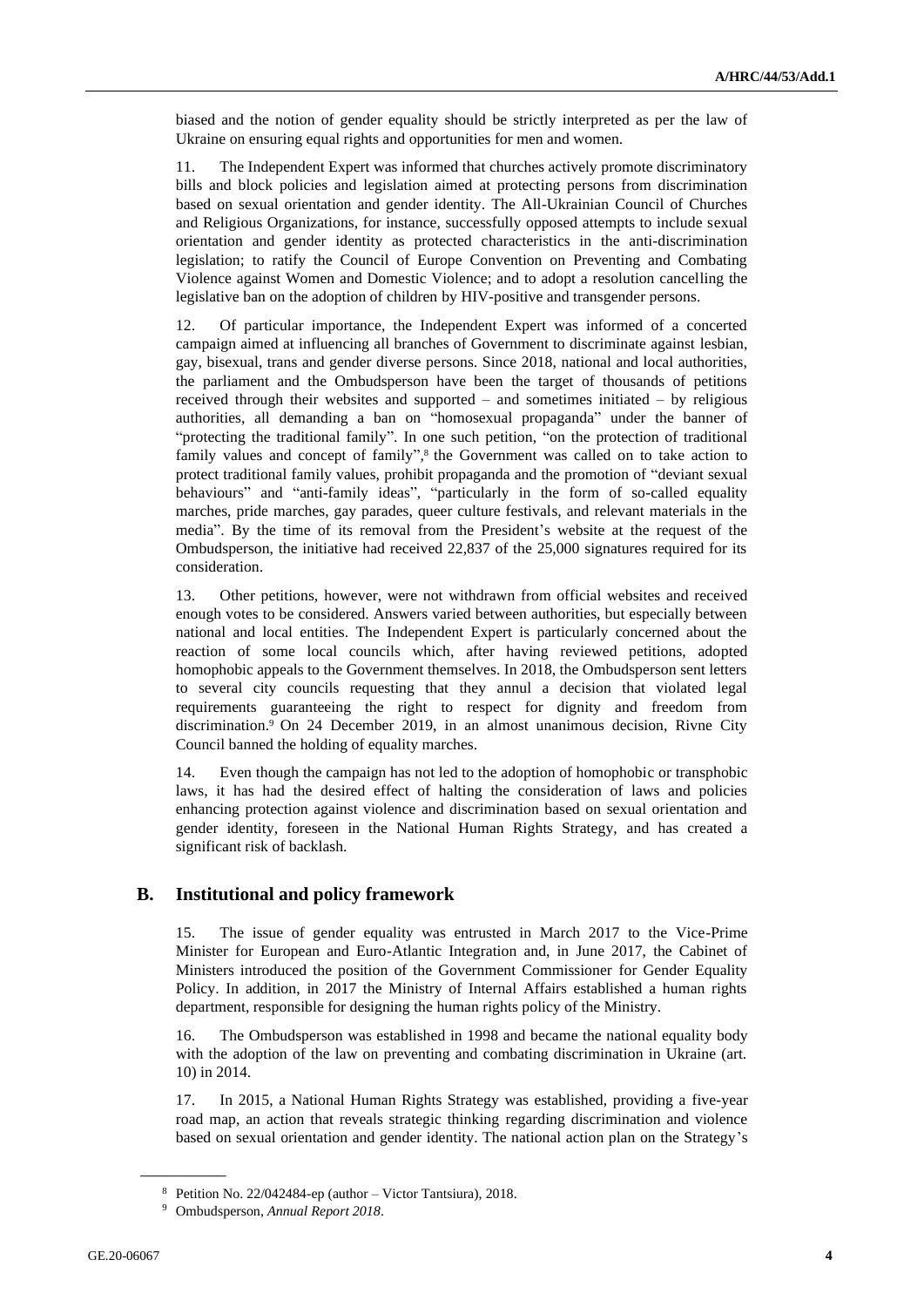implementation (human rights action plan)<sup>10</sup> identified some 20 measures to enhance protections for lesbian, gay, bisexual, trans and gender diverse persons from violence and discrimination. The Independent Expert observes that some key issues remain unaddressed in the legal and policy framework, including ensuring the human rights of lesbian, gay, bisexual, trans and gender diverse persons deprived of liberty. After visiting several centres of detention, the Independent Expert observed that no State bodies conduct monitoring of the situation of lesbian, gay, bisexual, trans and gender diverse persons in detention, and there are neither policies nor training relating to this issue.

18. Moreover, the Independent Expert notes that only an estimated 25 to 30 per cent of the lesbian, gay, bisexual, trans and gender diverse component of the human rights action plan had been implemented by 2019 and, with great concern, observes that the following items have not yet been implemented fully or in a significant matter:

(a) Introduction of sexual orientation and gender identity as prohibited grounds of discrimination in the law on principles of preventing and combating discrimination;

(b) Amendment of the Criminal Code to ensure punishment for crimes motivated by intolerance with regard to sexual orientation and gender identity and to decriminalize contagion by HIV and other infectious diseases;

(c) Development and introduction of medical standards for intersex persons;

(d) Legalization of registered civil partnerships for both opposite-sex and samesex couples;

(e) Lifting of the ban on adoption of children by transgender and HIV-positive persons;

(f) Development and implementation of the standards of social work with teenagers and young people, and the provision of social and psychological services;

(g) Adoption of common guidelines by the Ministry of Internal Affairs and the Prosecutor General to investigate hate crimes by the police, taking into account the methodology devised by the Organization for Security and Cooperation in Europe (OSCE) (see para. 44 (c) below).

19. The Independent Expert was told that resistance within certain ministries and weak interministerial coordination, but also strong opposition from the Orthodox churches and religious leaders and the appeals campaign, were factors hindering the implementation of the human rights action plan. In particular, the Government noted that it would not implement the item related to the legalization of civil partnership given the controversy surrounding it and the demands of society to promote family values, suggesting further study and revision instead.<sup>11</sup>

20. The low implementation rate is a telling lag in the implementation of the State's strategic thinking. Until such time as actions are completed and have an impact, it remains an open question whether the formal policy framework is indeed an effective and efficient means to address violence and discrimination.

### **C. Data**

 $\overline{\phantom{a}}$ 

21. No State authorities reported gathering or managing data related to sexual orientation and gender identity, a worrisome finding given the connection between data and good policy and law-making. Some recent progress with regard to data on hate crimes was nonetheless noted. Since 2012, police officers and investigators have been required to enter a brief description of the motives of the crime in the register of pretrial investigations, and statistical data on hate crimes have recently been broken down according to the specific hate motive. As a result, in 2016 for the first time the National Police published statistics on the previous year's hate crimes. Statistics cover crimes based on grounds of racial, national

<sup>&</sup>lt;sup>10</sup> Available fro[m www.ohchr.org/EN/Issues/PlansActions/Pages/PlansofActionIndex.aspx.](https://www.ohchr.org/EN/Issues/PlansActions/Pages/PlansofActionIndex.aspx)

<sup>11</sup> Ombudsperson, *Annual Report 2018*.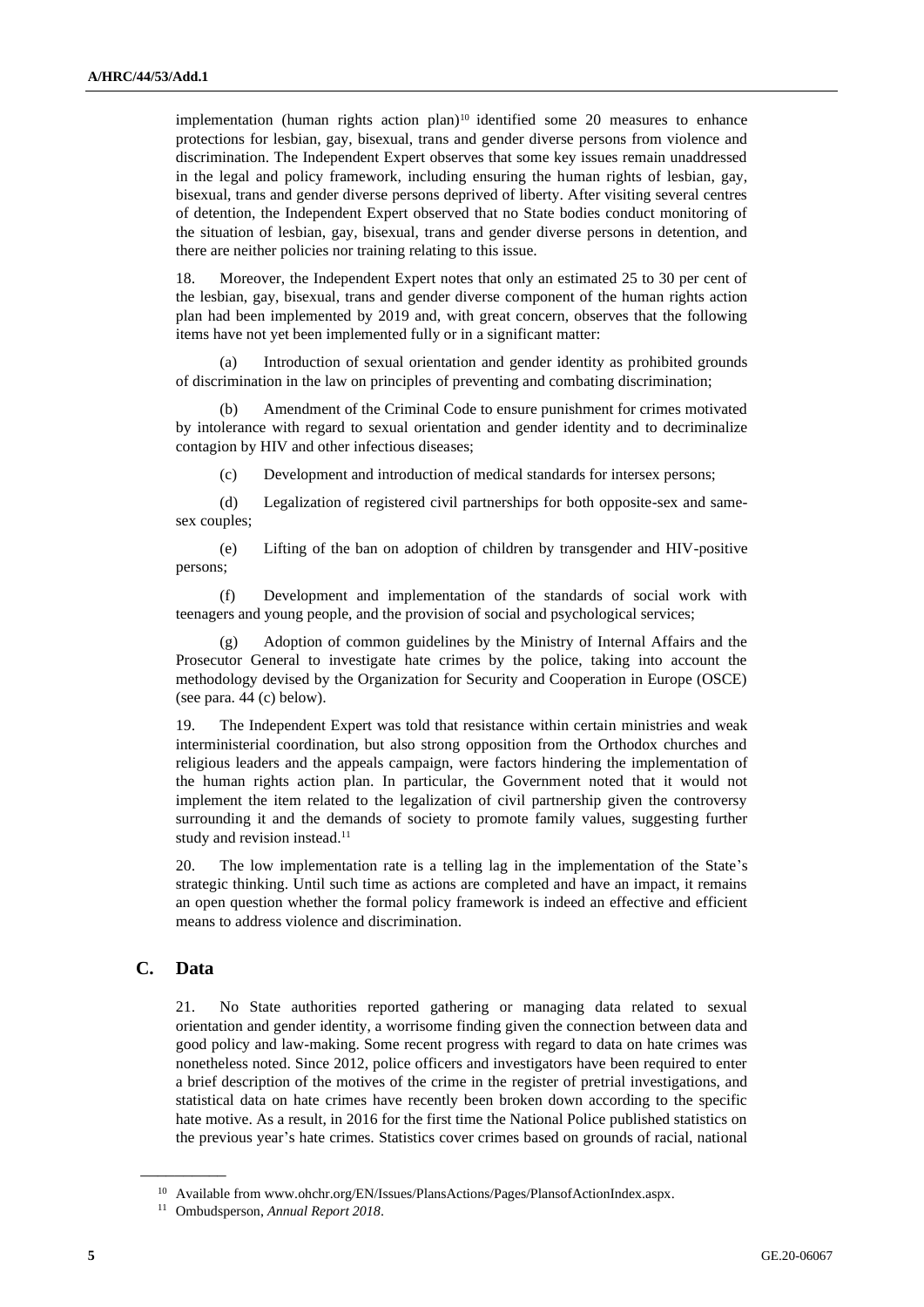or religious intolerance, as well as bias-motivated crimes against lesbian, gay, bisexual, trans and gender diverse persons and persons with disabilities. Although the law does not include the last two groups as protected characteristics, the information is mined through case-by-case analysis, something that is possible because of the low numbers of cases involved. The Independent Expert regrets that the data collected does not distinguish between incitement to hatred and hate-motivated violence.

22. The Ombudsperson's Office also receives, via petitions, information about rights violations, including on discrimination and violation of the principle of equality. Since 2014, it has been collecting data on cases related to discrimination and, starting in 2018, it receives quarterly updates from the State Judicial Administration on the total number of civil, administrative and criminal proceedings that concern discrimination.<sup>12</sup>

# **IV. Root causes analysis**

#### **A. Stigma**

23. Despite public support for values of democracy and equality<sup>13</sup> and a shy but steady improvement in the public perception of lesbian, gay, bisexual, trans and gender diverse persons since 2015, widespread negative social attitudes concerning sexual orientation and gender identity persist. Sociological surveys conducted in 2016 and 2018 showed that 60 per cent of Ukrainians have negative attitudes towards the community.<sup>14</sup>

24. During the visit, the Independent Expert observed that strong incentives are in place not to do anything that disrupts the perception of social harmony, as doing so will expose individuals to severe discrimination in employment, education and health care. As a result, most members of the community do not dare to "come out". The main challenge of the Ukrainian State is to adopt the measures necessary to identify, analyse and ultimately dismantle the root causes of this invisibility.

25. The Independent Expert was informed of initiatives aimed at fostering tolerance, raising awareness and debunking myths and stereotypes around marginalized groups, including lesbian, gay, bisexual, trans and gender diverse persons, noting in particular educational activities initiated by non-State actors and the Free and Equal Campaign run by the United Nations in June 2019. These are, unfortunately, not sufficient given the scope of the problem.

## **B. Attitudes of the public and elected officials**

26. The period following the revolution of dignity is marked by the emergence of nationalism, patriotism and a strong sentiment of national identity. Some nationalist battalions fighting in the east of the country have affiliated themselves with far-right groups that oppose issues related to sexual orientation and gender, and have gained popularity due to their role in the military conflict. Radical nationalist and religious conservative groups have implemented narratives portraying lesbian, gay, bisexual, trans and gender diverse persons as being anti-patriotic, destroying the moral fabric of the society or the "natural family", and threatening the survival or the sovereignty of the nation.

27. In general, central executive authorities have acted in a manner that reflects respect for the rights of lesbian, gay, bisexual, trans and gender diverse persons. Since 2016, the President's Office and some political appointees have taken a public stand for equality, including for lesbian, gay, bisexual, trans and gender diverse persons, hence contributing to creating a more inclusive environment for sexual and gender diverse persons.

 $\overline{\phantom{a}}$  $12$  Ibid.

<sup>13</sup> Se[e www.ua.undp.org/content/ukraine/en/home/library/democratic\\_governance/humanrightsresearch-](http://www.ua.undp.org/content/ukraine/en/home/library/democratic_governance/humanrightsresearch-2018.html)[2018.html.](http://www.ua.undp.org/content/ukraine/en/home/library/democratic_governance/humanrightsresearch-2018.html)

<sup>14</sup> Tetiana Pechonchyk, ed., "What Ukrainians know and think of human rights: a progress study (2016– 2018)", research summary (Kyiv International Institute of Sociology, 2018).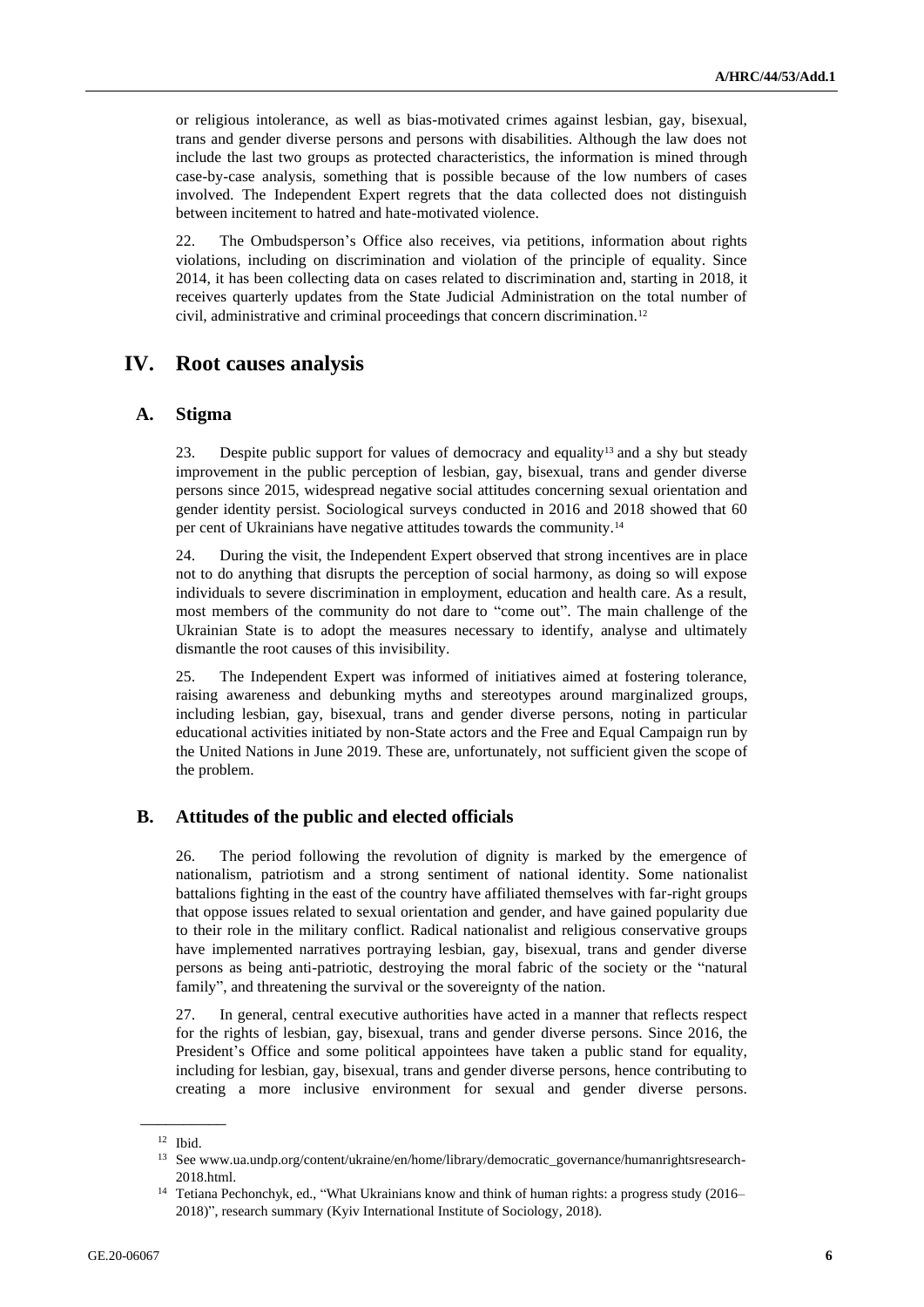Unfortunately, not all high-ranking officials demonstrate such unequivocal and public support or unbiased approaches to sexual orientation and gender identity. During the visit, the Independent Expert received reports of heads of district and state administrations, mayors, members of parliament and professors from public universities engaging in hate speech while exercising public functions and utilizing public resources. This is most noticeable through the campaign calling on Ukrainian authorities to ban "homosexual propaganda" under the banner of protecting the traditional family and homophobic bills submitted regularly.

28. When high-level officials engage in hate speech, they undermine not only the right to non-discrimination of affected persons, communities and populations, but also trust in State institutions and, thus, the quality and level of their participation in democracy.

# **C. Role of churches**

29. The Independent Expert is concerned by the role played by Orthodox churches and religious leaders as well as extreme right-wing groups in demonizing and portraying lesbian, gay, bisexual, trans and gender diverse persons as sinful, immoral and unpatriotic. To date, these actors remain the main opponents to equality for lesbian, gay, bisexual, trans and gender diverse persons, and while Orthodox churches and religious leaders now refrain from inciting violence and discrimination against such persons, extreme right-wing groups continue to use violent means, putting their safety at risk.

30. Most recently, leading Ukrainian churches – except for the Moscow Patriarchate – have shifted their focus from calling openly for discrimination against lesbian, gay, bisexual, trans and gender diverse persons towards appeals for the "protection of the traditional family" and the fight against "gender ideology" and the use of concepts of sexual orientation, gender and their derivatives in the Ukrainian legislation, including through petitions and appeals, and active lobbying of elected officials, as well as involvement in marches and festivals throughout the country.

31. In this context, the Independent Expert notes that the consultative status granted to the All-Ukrainian Council of Churches in government ministries and in most parliamentary committees – not enjoyed by any other association or non-governmental entity – offers this institution an exclusive opportunity to influence law and policymaking that is questionable in a secular State.

32. On 5 January 2019, the Orthodox Church of Ukraine was granted autocephaly (independence), formalizing the formation of a new Church, independent from the Russian Orthodox Church. According to some analyses,<sup>15</sup> this move will likely reduce the influence of the Russian Orthodox Church in Ukraine and adds another dimension to the country's efforts to build its national identity.

### **D. Extreme right-wing groups**

33. In the post Maidan period, there has been an increase of violence against lesbian, gay, bisexual, trans and gender diverse persons by extreme right-wing groups promoting hatred, putting these persons and human rights defenders, among others, at risk. The emergence of the extremist groups coincides with the rising visibility of the lesbian, gay, bisexual, trans and gender diverse community and the adoption of State measures aimed at its increased protection.

34. Reportedly, there are at least 20 far-right informal groups currently active in Ukraine that commit homophobic and transphobic crimes, and some of them stalk lesbian, gay, bisexual, trans and gender diverse persons, use social media to lure members of this community and organize "gay safaris" during which they attack lesbian, gay, bisexual, trans and gender diverse persons, beat them up, humiliate them, film the event and extort them or upload footage to the Internet.

 $\overline{\phantom{a}}$   $\overline{\phantom{a}}$ 

<sup>15</sup> See [www.europarl.europa.eu/RegData/etudes/BRIE/2019/635525/EPRS\\_BRI\(2019\)635525\\_EN.pdf.](http://www.europarl.europa.eu/RegData/etudes/BRIE/2019/635525/EPRS_BRI(2019)635525_EN.pdf)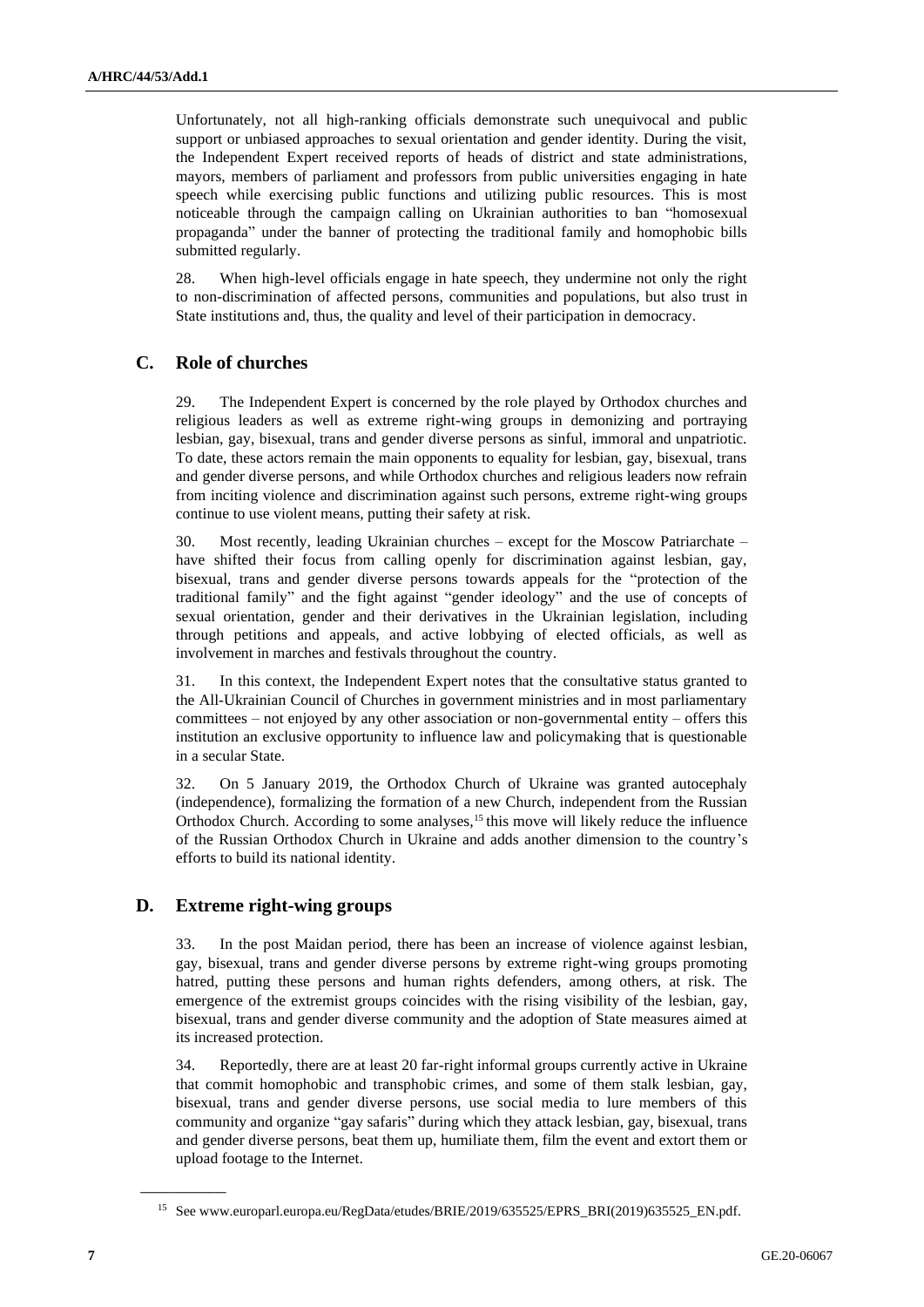35. Members of the extreme right-wing groups (such as C14, Right Sector, National Corps, Tradition and Order, Katekhon, Carpathian Sich and others) have consistently tried to disrupt or prevent lesbian, gay, bisexual, trans and gender diverse events, public assemblies, educational and commemorative events and, most recently, even private meetings targeted to specific audiences, often resorting to violent means. The Independent Expert is concerned that the lack of effective investigations by law enforcement officials into attacks on such events and outspoken members of the community result in impunity and fuels further violence – sending a signal that hatred and violence against lesbian, gay, bisexual, trans and gender diverse persons is acceptable.

# **V. Violence**

#### **A. Institutional violence**

36. Non-governmental actors expressed concern at abuses by law enforcement personnel. They have recorded 96 cases since 2016, most of them related to the refusal by police and investigators to take into consideration and to record homophobic or transphobic motives of crimes or the qualification of the crimes as lesser offences, delays in investigation and homophobic and unprofessional behaviour towards lesbian, gay, bisexual, trans and gender diverse victims. Other complaints pertain to the lack of effective protection of participants in peaceful assemblies, blackmail, threats of disclosure or disclosure of confidential information by police officers, arbitrary detention, ill-treatment, extortion of bribes for release and insults, threats and humiliation.<sup>16</sup> However, civil society actors note that, since 2016, the attitude of the reformed Ukrainian police has substantially changed and that the treatment of the lesbian, gay, bisexual, trans and gender diverse community in the provision of services and protection has improved, in particular in Kyiv. Positive changes have been particularly striking in the management of events and peaceful demonstrations.

#### **B. Hate crimes**

37. Lesbian, gay, bisexual, trans and gender diverse persons have seen a deterioration of their security situation since 2014, with an increase in the number of serious crimes committed against them, such as murder and grievous bodily harm, the use of explosives and attacks on lesbian, gay, bisexual, trans and gender diverse organizations and events. Equality marches and public gatherings organized by the community have been particularly targeted by extreme right-wing nationalist groups, which consistently tried to disrupt these events, often resorting to violent means.<sup>17</sup>

38. Human rights defenders, especially those working on the human rights of lesbian, gay, bisexual, trans and gender diverse persons and women's equality, have seen a sharp surge in violent attacks against them throughout 2018.<sup>18</sup> This trend seems, unfortunately, to have continued in 2019 with data showing that approximately 30 per cent of incidents targeting human rights defenders were committed against activists in these areas.<sup>19</sup>

39. Data collected by non-State actors for the first half of 2019 suggest a slight decrease in the violence suffered by lesbian, gay, bisexual, trans and gender diverse persons and in attacks on lesbian, gay, bisexual, trans and gender diverse events, perhaps due to police training and increased protection measures. The Independent Expert notes, however, a sharp increase in non-violent offences, with mercenary motives recorded, such as extortion, blackmail and disclosure of personal information on a person's sexual orientation and

<sup>16</sup> Nash Mir Center, *Overcoming Obstacles: LGBT Situation in Ukraine in 2018* (Kyiv, 2019). <sup>17</sup> Ibid.

<sup>&</sup>lt;sup>18</sup> Amnesty International, "Ukraine: human rights under pressure, their advocates under attack", public statement, 8 February 2019.

<sup>19</sup> Se[e https://zmina.ua/content/uploads/sites/2/2020/04/situationofhumanrightsdefendersinukraine](https://zmina.ua/content/uploads/sites/2/2020/04/situationofhumanrightsdefendersinukraine2020_briefen_web.pdf) [2020\\_briefen\\_web.pdf](https://zmina.ua/content/uploads/sites/2/2020/04/situationofhumanrightsdefendersinukraine2020_briefen_web.pdf)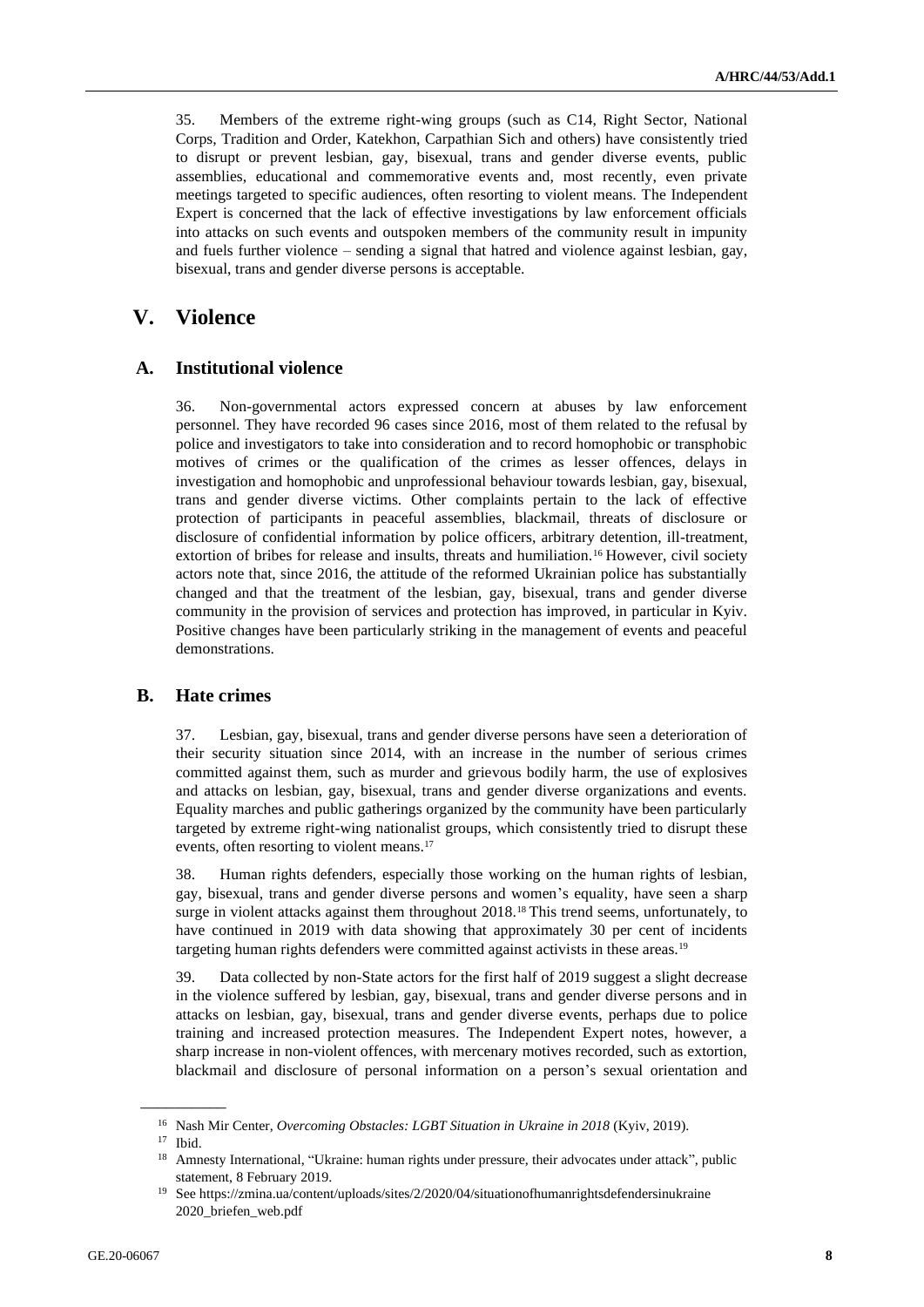gender identity. He is concerned that, pushed into secrecy, a person's sexual orientation and gender identity may increasingly be used for the purposes of blackmail and extortion by both police and private actors. The Independent Expert is greatly concerned about the extreme violence of homophobic and transphobic hate crimes compared with crimes motivated by other reasons. The State reported, for example, that hate crimes against lesbian, gay, bisexual, trans and gender diverse persons represented 40 per cent of all physical assaults and homicides recorded by the police in 2018.<sup>20</sup>

40. Underreporting of homophobic and transphobic incidents is a serious problem. For 2018, the police registered 15 criminal offences against lesbian, gay, bisexual, trans and gender diverse persons, compared with 358 cases of violence, discrimination and other violations motivated by homophobia and transphobia recorded by civil society organizations.<sup>21</sup> This discrepancy may indicate that hate crimes motivated by bias against such persons are either not reported to the police, or not recognized as such by it. Reasons invoked for underreporting include a lack of legal literacy among the community, the fear that the victim's sexual orientation and gender identity will be disclosed and a lack of trust in the police and the judiciary and, particularly, that an investigation will be carried out with objectivity and independence, or result in any charges.

41. Indeed, the Independent Expert notes that incidents of homophobic and transphobic violence are rarely investigated or prosecuted by the authorities. Motives of homophobia and transphobia are often not taken into consideration by investigators or qualified as lesser offences without aggravating circumstances. In addition, very few criminal proceedings for hate crimes against lesbian, gay, bisexual, trans and gender diverse persons have been brought to court, and the vast majority of the perpetrators are indicted for ordinary offences rather than hate crimes.

42. All the interlocutors the Independent Expert met with concur in saying that the existing criminal legislation is not suitable to adequately qualify hate crimes on grounds other than those explicitly stated in the Criminal Code of Ukraine – that is, on the basis of race or national or religious intolerance.<sup>22</sup> The vast majority of crimes in which the police see motives of bias are classified under article 161 of the Criminal Code ("Violation of citizens' equality based on their race, nationality, religion, disability and other grounds"), which has an open-ended list of grounds; however, there are no general or specific references to grounds of sexual orientation or gender identity.

43. As a result, crimes that should be considered as hate crimes, in the event they are investigated, are often characterized as lesser offences, such as hooliganism or infliction of injuries. Some amendments to the Criminal Code envisaged in the human rights action plan were meant to address this gap. The Independent Expert was nonetheless informed that, even though the relevant bill had been developed by the National Police, it has not yet been submitted to the Cabinet of Ministers for approval.

44. Yet, a number of measures implemented through the human rights action plan and other public policies are positively impacting on the number of hate crimes recorded by the police,<sup>23</sup> the number of cases registered under article 161 of the Criminal Code, $24$  and the number of cases prosecuted,<sup>25</sup> including:

(a) Adoption of rules of ethical behaviour of police officers in 2016, which stipulate that staff should respect the dignity of every person, and treat everyone fairly and impartially regardless of their sexual orientation;

<sup>20</sup> Se[e http://hatecrime.osce.org/ukraine?year=2018.](http://hatecrime.osce.org/ukraine?year=2018)

<sup>21</sup> Nash Mir Centre, *LGBT Situation in Ukraine in 2018*.

<sup>22</sup> See arts. 115, 121–122, 126–127 and 129.

<sup>23</sup> See [https://hatecrime.osce.org/ukraine.](https://hatecrime.osce.org/ukraine)

<sup>&</sup>lt;sup>24</sup> According to information provided during the visit, for the first quarter of 2019, there had been 85 such cases, including 3 involving sexual orientation, compared with only 3 cases in 2012.

<sup>&</sup>lt;sup>25</sup> Prosecutions for hate crimes have seen a sharp increase in the past three years, rising from 76 in 2016 to 149 in 2018.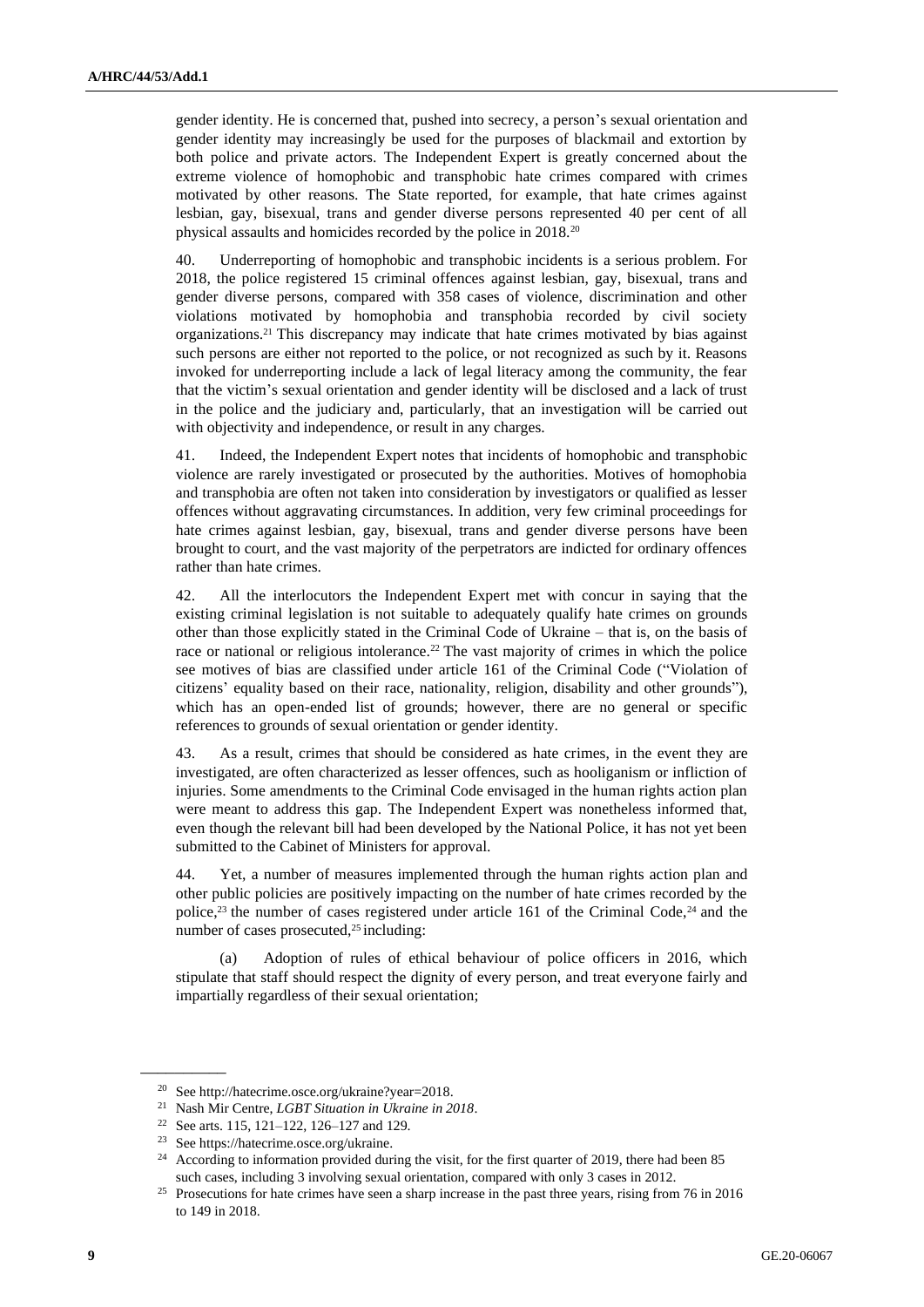(b) Nomination of contact points on hate crime at the national and regional levels;

(c) Development of internal guidelines on investigating hate crimes<sup>26</sup> and their implementation through a practical guide, accompanied by plans to deliver police training;<sup>27</sup>

(d) Amendment of the police crime report form to include the possibility to indicate motives of intolerance;

(e) Training of employees of the human rights department of the Ministry of Internal Affairs on the principles of tolerance and non-discrimination;

(f) Training of police officers on the principles of tolerance and nondiscrimination and awareness-raising sessions to counter misconceptions related to sexual orientation and gender identity;

Production of posters to encourage reporting of hate crime with the slogan: "Being yourself is not a crime – attacking people for who they are, is a crime";

(h) Adoption by the National Police of a hate crime prevention plan for 2019, and the establishment of hate crime monitoring groups in police units.<sup>28</sup>

45. In addition, during the visit, the Independent Expert was informed that the Ministry of Internal Affairs envisages integrating training on discrimination and equality in compulsory police training.

46. The Independent Expert welcomes these initiatives and is pleased to see that the measures taken in the past three to four years are starting to positively impact on the categorization and investigation of hate-related incidents. However, the current situation remains suboptimal: despite some improvements, the number of hate crimes motivated by bias against lesbian, gay, bisexual, trans and gender diverse persons recorded<sup>29</sup> and investigated by the police remains very low.

47. In addition, the Independent Expert is concerned that the number of sentences handed down for hate crimes remains extremely low, with only two sentences handed down in 2016, three in 2017 and six in 2018. Due to the absence of categorization of homophobic and transphobic crimes in the Criminal Code and the lack of disaggregated data available, he was unable to assess potential progress in prosecuting and sentencing such hate crimes. The impunity resulting from the absence of an effective investigation and relevant legal categorization of these offences as hate crimes sends a clear message: violence against lesbian, gay, bisexual, trans and gender diverse persons is tolerated.

48. The Independent Expert notes that Ukraine is under a particular obligation to act decisively to end impunity for crimes perpetrated on the basis of sexual orientation and gender identity. This obligation extends to all of the elements in the chain of justice: the police, prosecution, courts and penitentiary system, as well as all connected State services, including systems of legal aid.

#### **C. Attacks against public events and assemblies**

49. The Independent Expert notes that, despite the risks, civil society members remained determined to assemble and express themselves through events in public spaces. Over the past few years, this has led to attacks by extreme right-wing groups throughout the country and, initially, to police responses that ranged from inadequate to simply non-existent.

<sup>&</sup>lt;sup>26</sup> Main Department of Investigations, National Police of Ukraine and Lviv University of Internal Affairs, "Methodological recommendation on investigating hate crimes" (2017).

<sup>27</sup> OSCE Office for Democratic Institutions and Human Rights, *Categorizing and Investigating Hate Crimes in Ukraine: A Practical Guide* (Warsaw, 2019).

<sup>28</sup> See http://hatecrime.osce.org/ukraine?year=2018.

<sup>&</sup>lt;sup>29</sup> According to police records there were 9 such crimes in 2018, 17 in 2017 and 13 in 2016.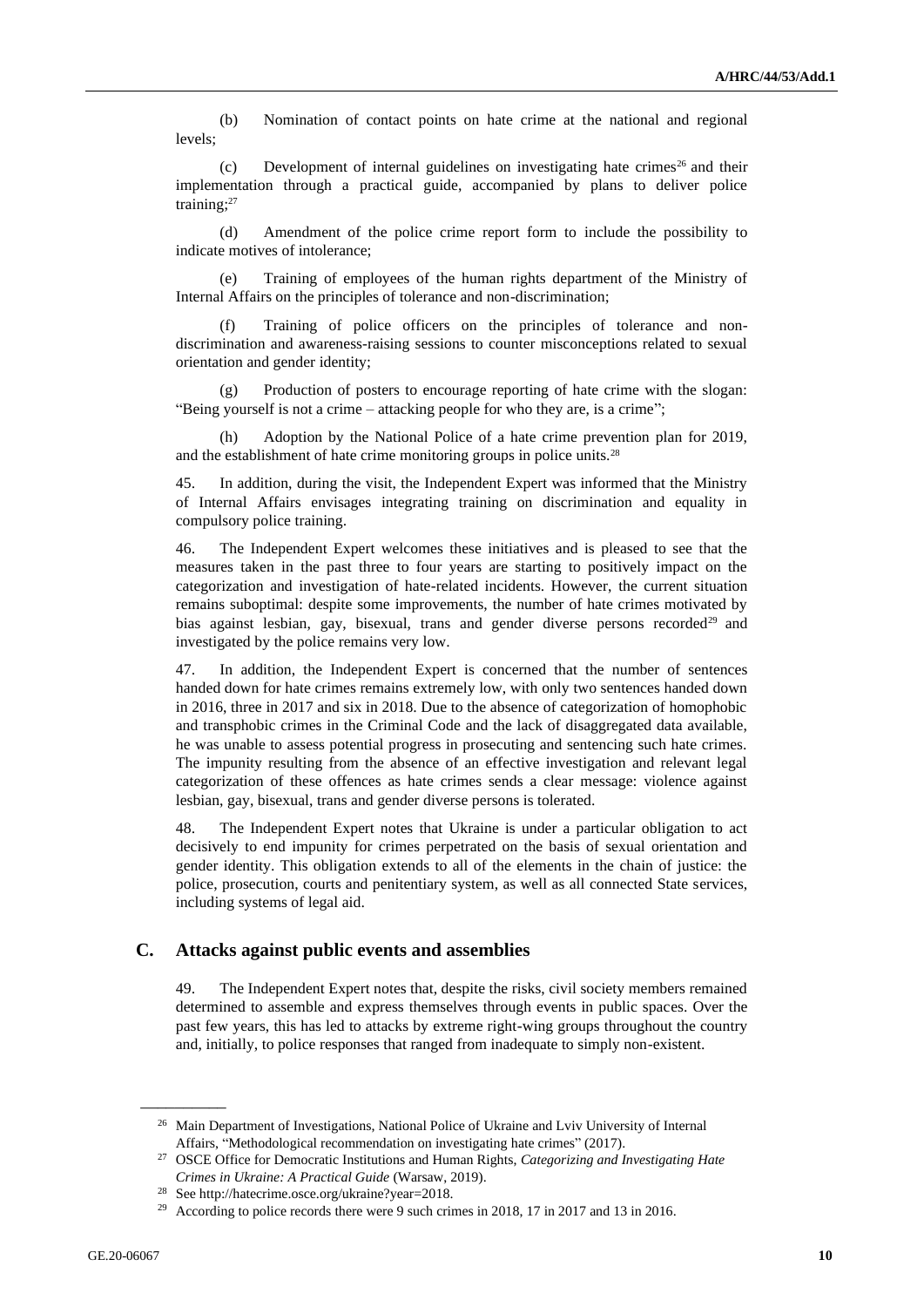50. In 2019, KyivPride, KharkivPride and OdesaPride events were celebrated without major security incidents, with police securing the assemblies and their participants. In Kharkiv and Kyiv, however, law enforcement failed to provide sufficient security before and after marches, resulting in several attacks on participants and those perceived as such by perpetrators. In addition, smaller events organized by the lesbian, gay, bisexual, trans and gender diverse community have frequently been disrupted by extreme right-wing groups, which acted with impunity. A smaller march in Kryvyi Rih had to be cancelled after the police stated that it would not be able to provide security for the participants.

51. The violence reported during attacks by extreme right-wing groups has included forceful entry into places of assembly, destruction of property, attacks by smoke grenades or gas, and beatings. Participants and police officers have suffered significant damage, including spray burns and other injuries; it is also possible that these groups, communities and individuals may suffer long-lasting psychological damage and mental health issues. Most importantly, the violence has caused both a fracture in the trust that the community has in the State and the police, and a chilling effect in communities and among persons that wish to exercise their right to freedom of peaceful assembly and expression. The Independent Expert was indeed informed that some activists decided not to organize all the festivals of equality foreseen throughout the country, fearing attacks by extreme right-wing groups.

52. The Independent Expert is of the opinion that the problem does not lie with the legislation – the Constitution guarantees the right to peaceful assembly – but rather the implementation of it. In this regard, he notes a positive trend in the reported response of the authorities, apparently owing to the unprecedented and effective security measures taken by the police with the direct involvement of the senior management of the Ministry of Interior. Among the measures taken, the Independent Expert commends in particular the enhanced cooperation with civil society organizations prior to events, the identification of tolerance contact points and the training of police to increase their awareness, sensitivity and tolerance.

53. The Independent Expert believes that public statements in support of major lesbian, gay, bisexual, trans and gender diverse events and the participation of elected and State officials in pride marches are important, as they send a strong message of support and inclusion. He welcomes, in this regard, the publication, by the President's Office of a post on social media on the eve of the equality march in Kyiv in June 2019, stating that the President was the guarantor of the rights and freedoms of all Ukrainian citizens, and calling on the National Police of Ukraine to ensure the safety of all Ukrainians in the days of the equality march. He also welcomes the call for tolerance issued by the Deputy Mayor of Kyiv, and the participation and support of representatives of the State Office for Public Health, the Deputy Minister of Economic Development and military offices at the 2019 KyivPride equality march.

54. For the first time, in 2019, a group of lesbian, gay, bisexual, trans and gender diverse veterans and soldiers openly participated in KyivPride with the message that lesbian, gay, bisexual, trans and gender diverse persons were among those fighting against separatists and Russian forces in the east of Ukraine. The Independent Expert welcomes such an initiative, which plays an important role in countering the nefarious rhetoric that try to portray lesbian, gay, bisexual, trans and gender diverse persons as anti-patriotic. He notes with concern, however, that two of the military personnel who participated in the KyivPride events were subsequently attacked on the basis of their sexual orientation, in separate incidents. He notes that a criminal investigation has been initiated and welcomes the fact that it takes into account the hate motives of the attack.

55. Despite these positive developments, the vast array of incidents that have been described have all one element in common: the total impunity of the perpetrators.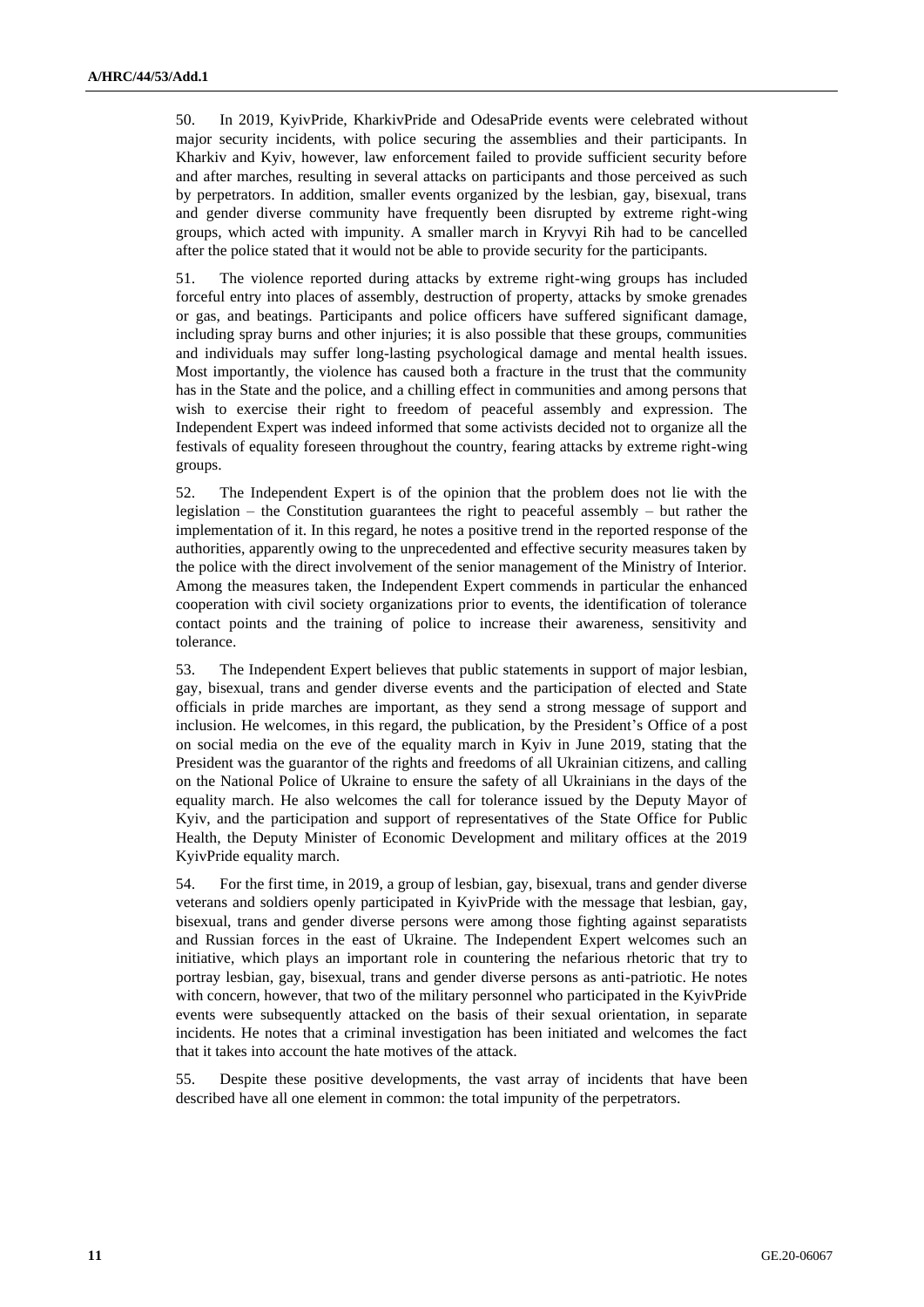## **D. Lesbian, gay, bisexual, trans and gender diverse persons affected by the conflict**<sup>30</sup>

56. Conflict and humanitarian disasters affect lesbian, gay, bisexual, trans and gender diverse persons in highly specific ways. While the Independent Expert did not visit the Autonomous Republic of Crimea and the city of Sevastopol, Ukraine, temporarily occupied by the Russian Federation, or territory controlled by the self-proclaimed Donetsk and Luhansk People's Republics, he has received reports of increased violence and discrimination against lesbian, gay, bisexual, trans and gender diverse persons in Crimea and non-government-controlled areas of Ukraine, and of homophobic propaganda being spread by the occupying authorities.

57. Since March 2014, Federal Law No. 135-FZ of 2013 of the Russian Federation, On the Protection of Children from Information Harmful to their Health and Development,<sup>31</sup> has been in effect in Crimea, and similar legislation has been enacted in non-governmentcontrolled areas of Ukraine: prohibiting the distribution to minors of information "rejecting family values" and "promoting non-traditional sexual relations" in the self-proclaimed Donetsk People's Republic since 2015<sup>32</sup> and in the self-proclaimed Luhansk People's Republic starting in 2018.<sup>33</sup> The Independent Expert is concerned that such laws may be used to prohibit and sanction the dissemination of information regarding lesbian, gay, bisexual, trans and gender diverse persons and their human rights, and restrict the activities of individuals working to defend them. Such laws also contribute to creating a hostile environment in which lesbian, gay, bisexual, trans and gender diverse persons and human rights defenders are prone to be victims of acts of intimidation.<sup>34</sup>

58. Hate speech and incitement to hatred that spread in Crimea and non-governmentcontrolled areas of Ukraine have reportedly had a profound impact on societal perception of lesbian, gay, bisexual, trans and gender diverse persons and the level of stigma associated with them. Lesbian, gay, bisexual, trans and gender diverse persons reported having experienced increased acts of hatred, discrimination and violence, including by neighbours, colleagues and relatives. In Crimea, aggressive groups reportedly moved from threats to violence, with lesbian, gay, bisexual, trans and gender diverse persons frequently being subjected to beatings in public spaces and entrapped by organized groups through social networks. Reports also indicate acts of violence committed by armed fighters in the selfproclaimed Donetsk and Luhansk People's Republics, especially in the immediate aftermath of the occupation and the subsequent state of anarchy and lawlessness.

59. This environment created an atmosphere of fear and terror for members of the community, with related adverse impacts on their mental health and well-being. Many decided to flee Crimea and non-government-controlled areas of Ukraine. Those staying went into hiding, concealing their sexual orientation and gender identity and entering into heterosexual relationships to avoid suspicion and to conform to societal expectations. Fearing they would be "outed", lesbian, gay, bisexual, trans and gender diverse persons isolated themselves and stopped communicating with each other. In order to avoid persecution, activists refrained from making public appearances, carrying out advocacy or organizing public events aimed at raising awareness about sexual orientation and gender identity.

<sup>&</sup>lt;sup>30</sup> Sources for this section include the testimonies collected during the visit and the following reports: Anti-Discrimination Centre Memorial and the Center for Civil Liberties, "Violation of LGBTI rights in Crimea and Donbass: the problem of homophobia in territories beyond Ukraine's Control", 2016; Protection Cluster Ukraine, "LGBTI displaced and conflict-affected people in Ukraine", June 2017; and OHCHR, "Report on the human rights situation in Ukraine from 16 August to 15 November 2019".

<sup>31</sup> Russian Federation, Federal Law No. 135-FZ of 2013.

<sup>32</sup> Law No. 79-INS of 2 October 2015.

<sup>33</sup> Law No. 218-II of 14 March 2018.

<sup>34</sup> See, e.g., communications made to special procedures of the Human Rights Council, JA[L RUS](https://spcommreports.ohchr.org/TMResultsBase/DownLoadPublicCommunicationFile?gId=18822)  [8/2012](https://spcommreports.ohchr.org/TMResultsBase/DownLoadPublicCommunicationFile?gId=18822) and [UA RUS 7/2017.](file://///fshq/APB/SOGI/03.%20Country%20visits/UKRAINE/Report/spcommreports.ohchr.org/TMResultsBase/DownLoadPublicCommunicationFile%3fgId=23357)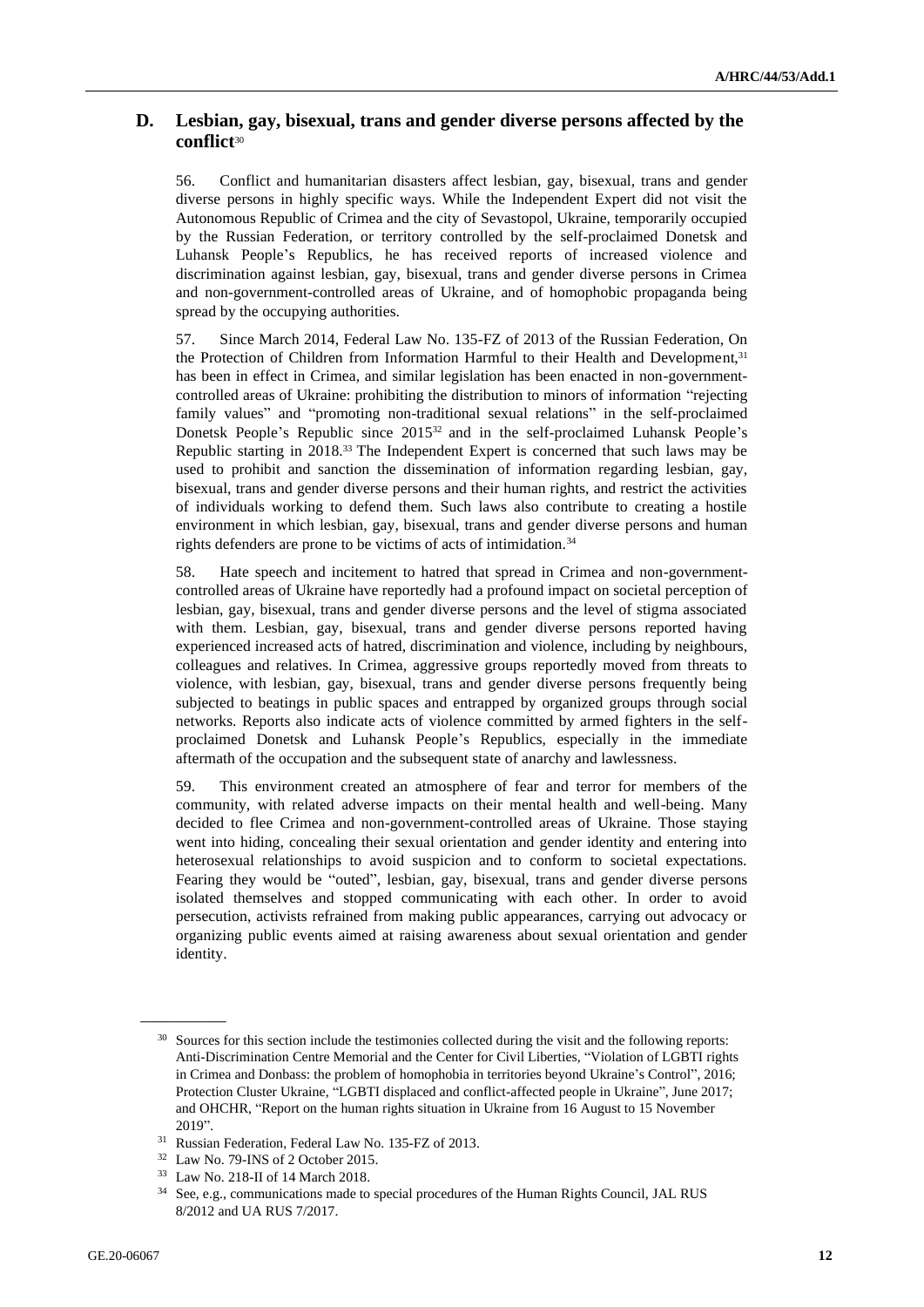60. Trans persons living in non-government-controlled areas are at constant risk of arbitrary arrest, detention and connected abuses due to regular identity checks in the territories and when crossing the line of demarcation. The lack of identity documents matching their gender identity affects the ability of trans persons to leave the conflict zones or heightens the risk of abuse, given that identity documents are systematically checked when crossing the demarcation line. The discrepancy between the legal name and the appearance of some trans persons has also led to difficulties accessing humanitarian aid. Due to the lack of medicines, including for gender-affirming treatment, trans persons who started to gender transition before the conflict either had to discontinue the process or obtain hormones from the black market.

61. Lesbian, gay, bisexual, trans and gender diverse persons who fled the conflict zone are often victims of double discrimination – on the basis of their status as internally displaced person and owing to their sexual orientation and gender identity. As a result, it has been particularly difficult for them to access work and housing, and they face acute social isolation and compounded discrimination when accessing social or health services. Again, internally displaced transgender persons have been the most vulnerable in this context. The Independent Expert visited a non-governmental organization-run shelter for lesbian, gay, bisexual, trans and gender diverse persons in Kyiv, which has since started welcoming the most marginalized and excluded members of the community. He was able to witness how crucial and necessary such initiatives are for lesbian, gay, bisexual, trans and gender diverse persons who have lost everything and have to start a new life in a generally unfriendly environment.

# **VI. Discrimination**

62. The Independent Expert was informed that discrimination against lesbian, gay, bisexual, trans and gender diverse persons takes place in almost every area of life, and in particular in the areas of employment, education, health care and access to justice. However, complaints are rarely lodged with State authorities and victims seldom resort to legal proceedings.

# **A. Health**

63. The Independent Expert is greatly concerned at the lack of data and information about the health situation of lesbian and bisexual women in Ukraine. He also notes that, besides HIV-related studies, very little is known about the health of gay men. As a result, the health needs of lesbian and bisexual women, and to a certain extent those of gay men, are not considered at all in the health strategy of the country, in which these population groups are completely invisible.

64. The Independent Expert nonetheless welcomes a number of legislative reforms that have positively impacted on the provision of treatment and access to health-care services by trans persons and on access to stigma-free health services for lesbian, gay, bisexual, trans and gender diverse persons, in particular:

(a) The Concept of Public Health System Development of 2016, stipulating that the right to health and health care is a basic human right regardless of sexual orientation and gender identity;

(b) The approval in 2016 of a unified clinical protocol of medical care for trans persons;

(c) The adoption of HIV programmatic planning and intervention efforts tailored towards men who have sex with men and their sexual partners;

(d) The recent health reform that allows persons to choose their own doctor, which has improved the experience of lesbian, gay, bisexual, trans and gender diverse persons in accessing health-care services by allowing them to select tolerant practitioners.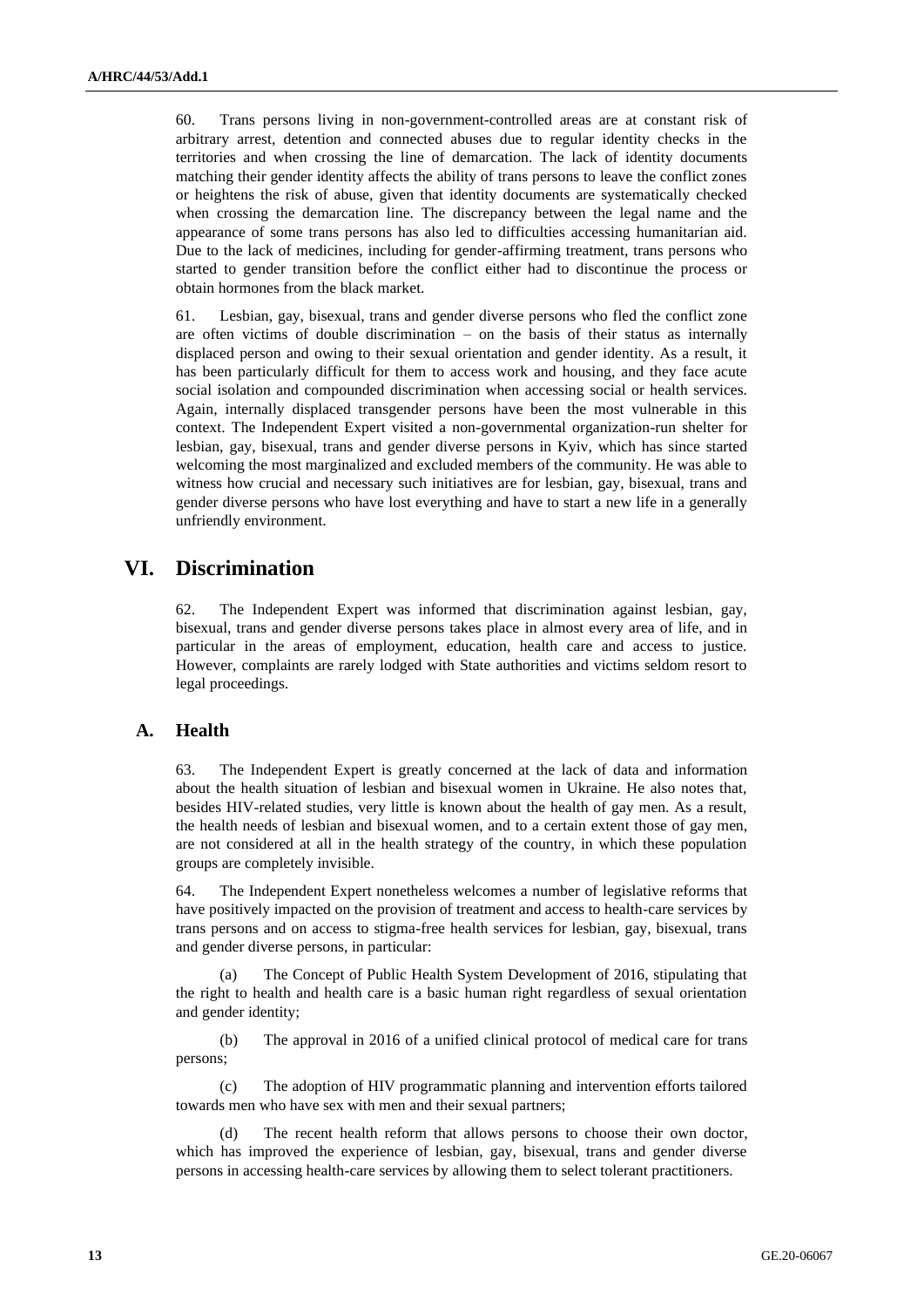65. As a result, bias among health professionals affecting access to health care by lesbian, gay, bisexual, trans and gender diverse persons has steadily declined. Much remains to be done, however, and a number of discriminatory legal provisions remain on the books, such as the prohibition against persons having "homosexual relations" <sup>35</sup> donating blood and the ban against the adoption of children by persons living with HIV and persons diagnosed as having a gender identity disorder in accordance with the tenth revision of the International Classification of Diseases. During the visit, the Independent Expert heard several accounts of lesbian women, and trans persons in particular, who had to endure patriarchal and discriminatory attitudes from their doctor and gynaecologist. As part of the health reform, patients now have more flexibility to choose their own primary care doctor, but this does not yet extend to specialists who may subject lesbian, gay, bisexual, trans and gender diverse patients to homophobic or transphobic comments and attitudes. In the wake of the health reform, a civil society organization created an online platform of services offered by family doctors who were friendly to the community. The Independent Expert welcomes that initiative, which should be expanded to all regions, as friendly services are mainly available in Kyiv for the time being. In other parts of the country, information about such doctors and tolerant specialists is mainly shared by word of mouth.

66. Since 2016, important measures have been adopted to facilitate access to genderaffirming treatment by trans persons. The approval of a unified clinical protocol of care for gender dysphoria by the Ministry of Health in September 2016,<sup>36</sup> developed with the participation of civil society organizations, has significantly simplified the procedure of gender transition and repealed several abusive requirements, such as mandatory assessment in a psychiatric treatment facility and divorce. Pursuant to the Protocol, the treatment now includes mandatory psychotherapy for at least two years as well as hormone therapy for individuals who want to change their gender identity.

67. Importantly, the protocol states that transsexuals, transgender persons and gender non-conforming persons cannot be considered as sick, and that they have to receive support for the distress caused by gender dysphoria. It also explicitly specifies the inadmissibility of bullying of transgender individuals, as this can result in development of chronic depression, anxiety and suicidal thoughts, and states that patients with gender dysphoria must not be refused the right to use modern reproductive technologies or the right to adopt.

68. The unified clinical protocol has somewhat simplified the procedure to change legal gender and removed abusive requirements such as sterilization, divorce and extensive psychiatric examination. The Independent Expert remains nonetheless concerned that the requirement to undergo medical diagnosis and mandatory medical procedures related to transition, including psychological appraisal and hormonal therapy, violate the principles of bodily autonomy and self-determination of trans persons. These requirements are unnecessary and delay the gender recognition procedure: several trans persons explained that they were not able to find a job, rent an apartment, or were facing obstacles when travelling due to the discrepancy between their appearance and their legal documents during the transition period. Furthermore, the Independent Expert is concerned that the request to undergo "irreversible medical intervention" may be interpreted by some medical experts as a requirement of sterilization.

69. During the visit, the Independent Expert also visited an HIV clinic and learned about the work that it – and others – are doing to reach out to key populations, including men having sex with men. Ukraine remains one of the countries with a high HIV prevalence, and it has the second-largest HIV epidemic in Eastern Europe and Central Asia. In 2018, 240,000 persons were living with HIV and new infections decreased by 11 per cent since 2010. The epidemic is concentrated in key populations, and estimates suggest that there are around 179,400 men who have sex with men (and transgender women) $37$  in Ukraine, with an HIV prevalence of 7.5 per cent compared with 1 per cent of the general population. However, the high level of stigma – both in relation to sexual orientation and gender

 $\overline{\phantom{a}}$   $\overline{\phantom{a}}$ 

<sup>35</sup> Ministry of Health order No. 385 (2005).

<sup>&</sup>lt;sup>36</sup> Ministry of Health order No. 972.

<sup>&</sup>lt;sup>37</sup> Because of the way data are collected in Ukraine, transgender women are included in the population group of men who have sex with men.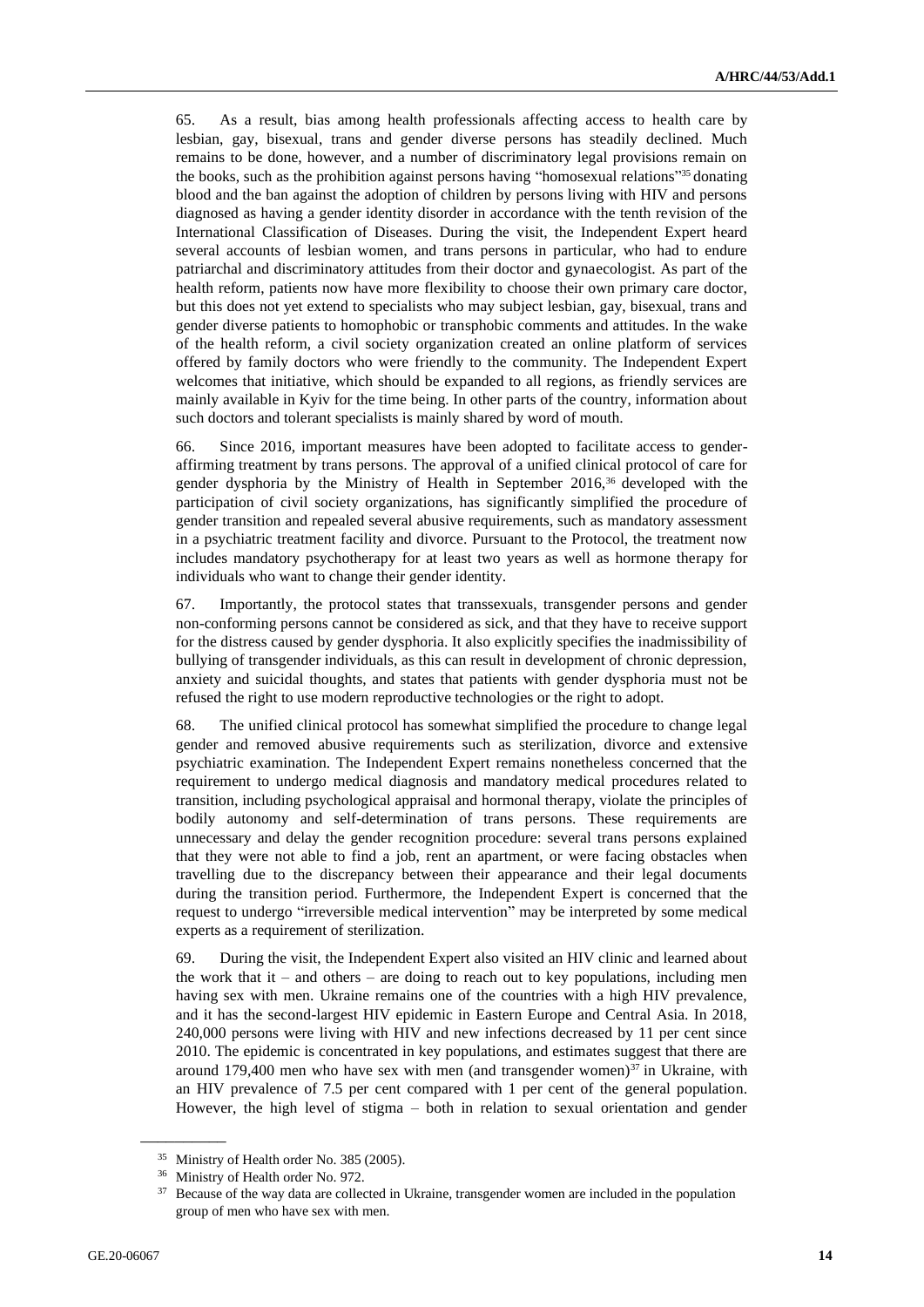identity, and HIV<sup>38</sup> – means that the majority keep their sexual orientation and gender identity hidden, suggesting the population estimate for this group is underreported. Behavioural surveys<sup>39</sup> show that men who have sex with men have the highest rate of new infections among key populations, the lowest knowledge of their HIV diagnosis, the lowest coverage by antiretroviral therapy and the lowest rates of prevention coverage.<sup>40</sup>

70. Ukraine has committed to the Joint United Nations Programme on HIV/AIDS (UNAIDS) 90-90-90 targets – fast-track commitments to end AIDS by 2030 – and adopted a patient-oriented strategy combined with a focus on prevention programmes targeted at key populations and increased access to treatment through the National HIV/AIDS Programme for 2014–2018. As a result, the rate of new infections has started to slow and the number of people accessing treatment to increase – due, in part, to civil society and community engagement. In 2017, Ukraine also committed to taking over the prevention programme among key populations, and to funding and gradually implementing the basic prevention package .

71. Ukraine has also adopted a strategy to provide a comprehensive response to human rights-related barriers to accessing HIV and Tuberculosis prevention and treatment services until 2030 and a related strategic plan for the period 2019–2022, which was approved by the National Council on Tuberculosis and HIV/AIDS in 2019. The Independent Expert is pleased to note that it envisages the adoption of new policies and the reform of laws and regulations to address human rights-related barriers to HIV services and he commends the important programmatic measures adopted to take into consideration men who have sex with men – a population that overlaps significantly with gay men – in the fight against the AIDS epidemic. However, he cautions against excluding other members of the lesbian, gay, bisexual, trans and gender diverse community from counselling, testing and treatment services.

#### **B. Education**

 $\overline{\phantom{a}}$ 

72. Based on usual global estimates, the number of lesbian, gay, bisexual, trans and gender diverse students in Ukraine would account for between 120,000 and 240,000 persons. However, there seems to be a total absence of knowledge within the State about their needs, their well-being, the abuses and challenges they face and the impact on their educational achievements, despite what appears to be a very concerning state of affairs: according to a survey conducted by a non-governmental organization in 2017, 49 per cent of students feel unsafe at school because of their sexual orientation and gender identity, 88.5 per cent of lesbian, gay, bisexual, trans and gender diverse students and pupils suffered from verbal harassment in schools and 53.5 per cent from physical abuse in the course of the last year.<sup>41</sup> In 2016, a global poll on bullying in Ukraine conducted by the United Nations Children's Fund (UNICEF) youth initiative showed that 5 per cent of respondents claimed to have experienced bullying due to sexual orientation.<sup>42</sup>

73. A civil society organization recorded 23 cases involving students in 2018, including cases of bullying, threats, insults, humiliation, violence, disclosure of confidential information and hate speech, among others. For the first six months of 2019, the same organization had already registered 19 cases.<sup>43</sup> The Law on Education of 2017 and Law on Higher Education of 2014, however, do not make explicit provision for discrimination based on sexual orientation and gender identity in education and to date there is no connected jurisprudence.

<sup>38</sup> See www.avert.org/professionals/hiv-around-world/eastern-europe-central-asia/ukraine# footnote71\_sfnh0hw.

<sup>39</sup> Integrated bio-behavioral surveys of 2013 and 2015.

<sup>40</sup> UNAIDS, Ukraine, country fact sheet, 2018.

<sup>41</sup> Fulcrum UA, National School Climate Survey, 2017, available at[: https://issuu.com/fulcrumua/](https://issuu.com/fulcrumua/docs/doslidzhennya) [docs/doslidzhennya](https://issuu.com/fulcrumua/docs/doslidzhennya) (in Ukrainian).

<sup>42</sup> UNICEF, Youth initiative U-Report (2016), available fro[m http://www.ukraine.ureport.in/](http://www.ukraine.ureport.in/) (in Ukrainian).

<sup>43</sup> Nash Mir Center, *LGBT Situation in Ukraine in 2018* and *LGBT Situation in Ukraine in 2019 (January–August)*.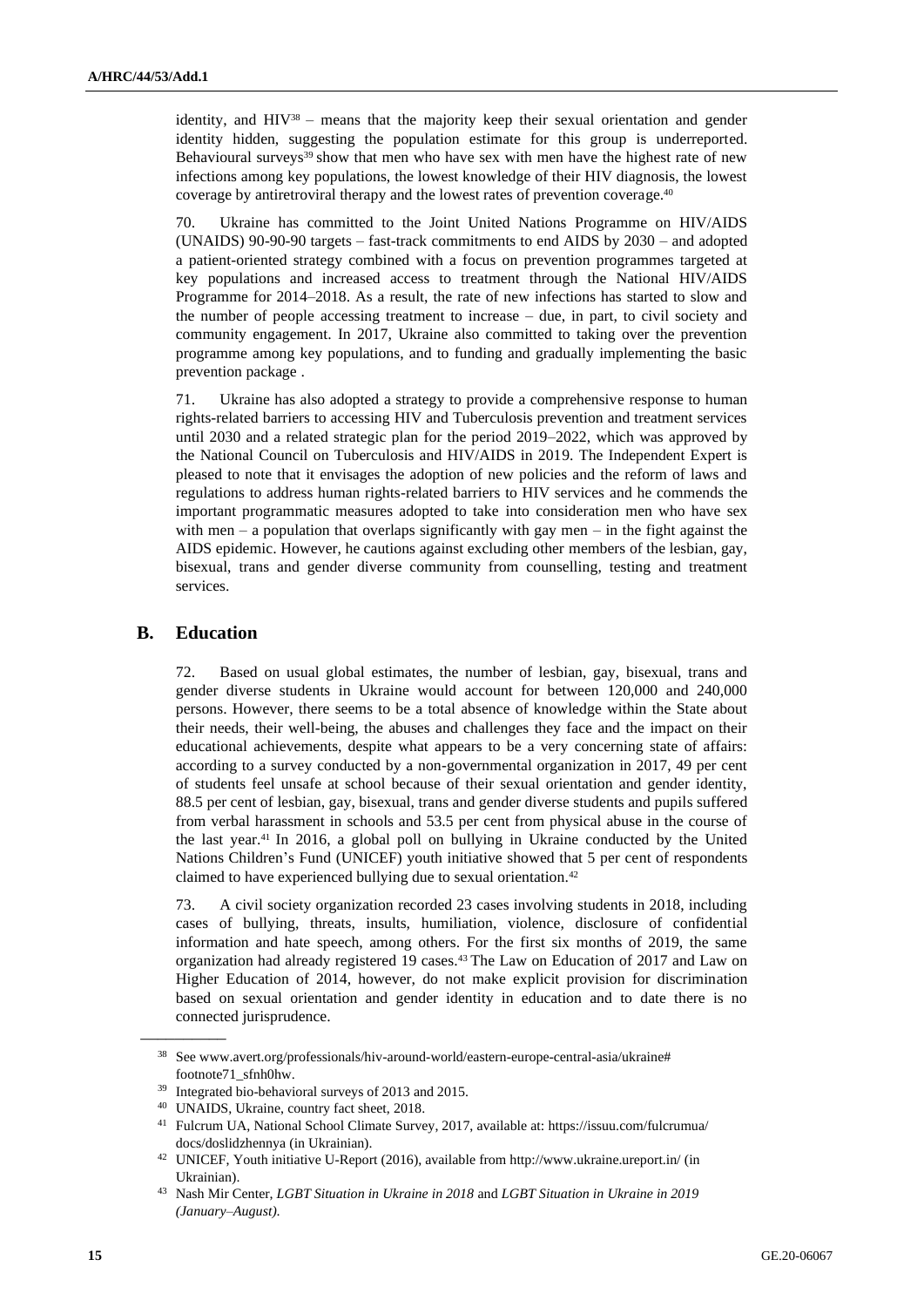74. During the visit, State authorities explained that it had been impossible to include issues related to sexual orientation and gender identity as "society is polarized" and the Ministry of Education and Science is under the scrutiny of some groups who fear that schools may subject children to "gay propaganda". In this context, the Independent Expert is concerned that religious institutions are given the opportunity to influence State policies in the field of education through a council for cooperation with religious organizations, in operation by the Ministry of Education and Science since 2008.

75. The Ministry has nonetheless taken a number of measures in recent years to counter discrimination and increase tolerance in school, including through the revision of textbooks, the appointment of advisers on gender equality and non-discrimination in each oblast and the introduction of training on these issues in schools. Since 2017, Ukraine has also launched an inclusive education policy, which, however, focuses solely on persons with disabilities.

76. The Independent Expert also notes recent positive developments to combat bullying. A law on combating bullying, which entered into force in January 2019, is expected to help identify and respond to cases of bullying and oblige schools to adopt and implement antibullying policy. He hopes that such policy will be developed in cooperation with lesbian, gay, bisexual, trans and gender diverse organizations and will be inclusive of lesbian, gay, bisexual, trans and gender diverse students. In addition, he welcomes the very positive project to counteract bullying in schools in 2018, launched by the department for juvenile prevention of the National Police jointly with the Ukrainian Institute of Research of Extremism.

77. The Independent Expert notes that none of the State policies is inclusive of lesbian, gay, bisexual, trans and gender diverse pupils or protects them from homophobic or transphobic violence and discrimination in educational settings. In addition, none of these measures has led to the introduction of information related to sexual orientation and gender identity in school programmes. This is a missed opportunity, which the Independent Expert deplores, especially in view of the general lack of understanding about diversity in sexual orientations and gender identities among the general population. He also regrets that, according to non-governmental sources, the standards of social work for school psychologists and social workers envisaged in the human rights action plan to support lesbian, gay, bisexual, trans and gender diverse teenagers and youths have not yet been developed.

78. The Independent Expert notes that some civil society organizations have taken the initiative to provide teachers, school psychologists and parents with objective information on sexual orientation and gender identity, with a view to supporting lesbian, gay, bisexual, trans and gender diverse students and creating an inclusive environment conducive to their well-being and development. He welcomes such initiatives and encourages the Ministry of Education and Science to support them, including financially, and to facilitate access to such training by school professionals.

### **C. Economic well-being**

79. The Labour Code is one of the only laws in Ukraine that specifically protects persons from discrimination based on sexual orientation and gender identity, but it does not seem to be effective due to a lack of implementation. Despite the legal protections in force since 2015, courts have never been presented with a case of discrimination based on these grounds, allegedly due to poor legal literacy and implementation mechanisms.

80. According to human rights organizations, discrimination in employment remains one of the biggest problems, especially for trans persons. An organization recorded 24 cases of violations against lesbian, gay, bisexual, trans and gender diverse persons in the field of work in 2018 and 17 cases for the first six months of 2019.<sup>44</sup> Another source documented 10 cases of discrimination against and mobbing and stigmatization of lesbian and bisexual

 $\overline{\phantom{a}}$   $\overline{\phantom{a}}$ <sup>44</sup> Ibid.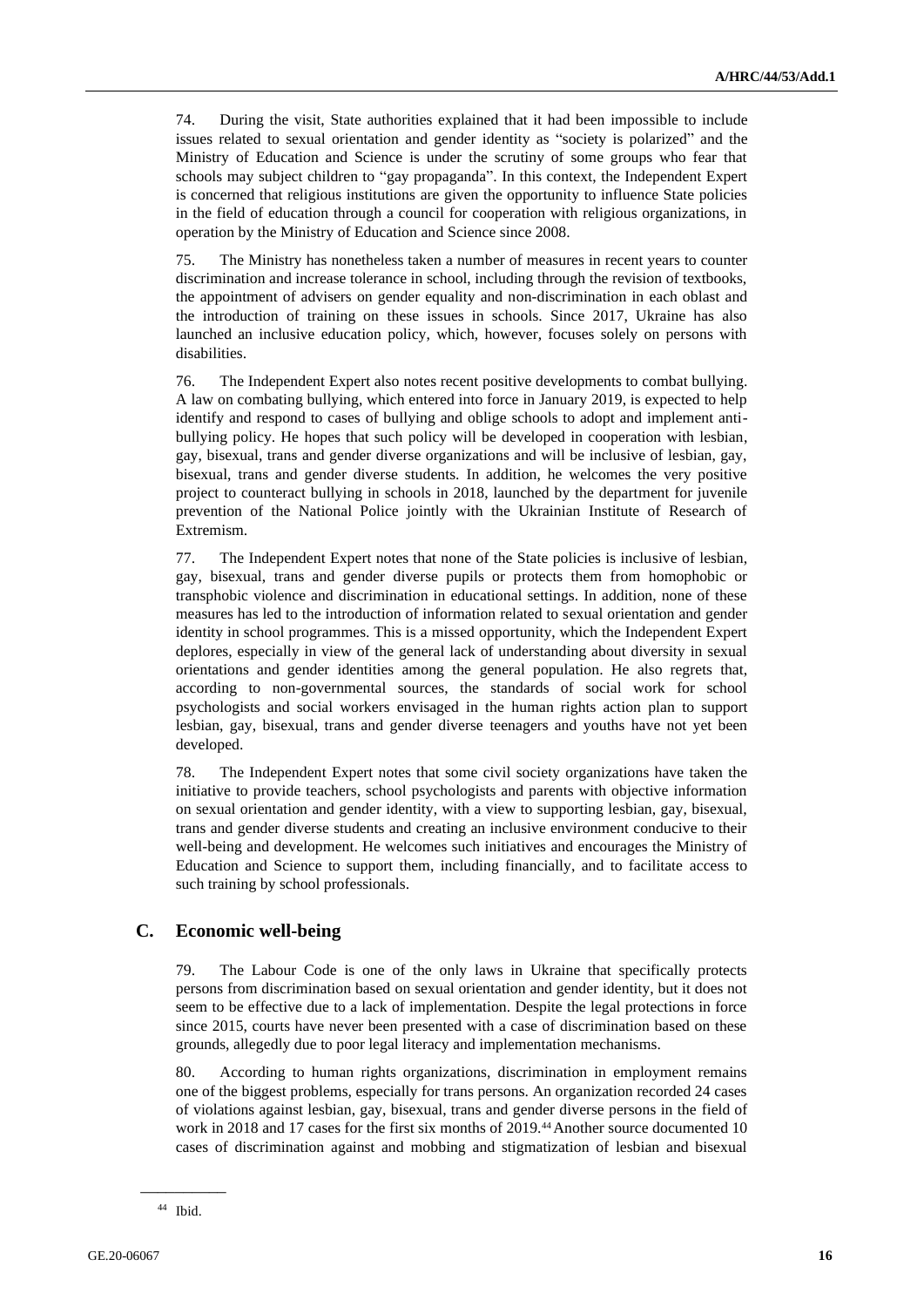women at their workplace in the Kherson region from 1 December 2018 to 1 March 2019.<sup>45</sup> The Independent Expert also heard several testimonies of lesbian, gay, bisexual, trans and gender diverse persons who had been dismissed or denied employment because of their sexual orientation and gender identity.

81. During the visit, the Independent Expert was pleased to hear about civil society initiatives to engage with the business sector with a view to fostering inclusiveness in the workplace, including for lesbian, gay, bisexual, trans and gender diverse employees, but also to creating spaces and services free of stigma and discrimination. In addition, since 2013, a coalition of civil society organizations created the Ukrainian Corporate Equality Index. The Index is a national survey of corporate policies, rules and practices of private companies to prohibit discrimination at the workplace and support the principle of equality and respect for diversity of employees based on sex, disability, sexual orientation and gender identity.<sup>46</sup> The Independent Expert salutes such initiatives, which can play a key role in fostering inclusion of lesbian, gay, bisexual, trans and gender diverse persons in the workplace and beyond.

## **D. Family life**

82. Many lesbian, gay, bisexual, trans and gender diverse persons remain invisible for fear of being rejected by their family. Each and every lesbian, gay, bisexual, trans or gender diverse person the Independent Expert met in Ukraine underscored how important it is to be able to live a happy and fulfilling life, to be accepted and loved by one's family, and to be able to create a family of one's own. During the visit, he heard testimonies of teens and young adults who had been rejected by their family and thrown out of their homes, but he has also heard testimonies of parents who showed support, love and acceptance<sup>47</sup> through initiatives that are as moving as they are inspiring. Such initiatives are important to create an environment that is inclusive and to signal to lesbian, gay, bisexual, trans and gender diverse persons that they have the right to live openly and freely.

83. The Constitution (art. 51) and the Family Code (art. 21) define marriage as a union between a woman and a man. The institution of marriage is therefore not open to same-sex couples in Ukraine, and registered partnerships are not recognized either. As a member of the Council of Europe, Ukraine is, however, obliged to comply with standards set by the Convention for the Protection of Human Rights and Fundamental Freedoms and must therefore provide legal recognition (such as civil unions or registered partnerships) for same-sex couples. In order to fulfil this requirement, the State had planned to legalize registered civil partnerships for both opposite-sex and same-sex couples through the human rights action plan. This item has, however, been exploited for sociopolitical ends and ended up polarizing and dividing the society. Following numerous complaints from local authorities, civil society members and religious organizations, the Ministry of Justice concluded that the implementation of this action was currently impossible.

84. According to a 2009 research study,<sup>48</sup> two thirds of the lesbian, gay, bisexual, trans and gender diverse persons interviewed had same-sex partners; about half of these couples were living together and had a joint household, and about one tenth were bringing their children up together with a partner. Lesbian couples were raising children together twice as often as gay couples, and the Independent Expert heard numerous testimonies of lesbian women who expressed great concern at the vulnerability of their family. Many of them had entered into a heterosexual marriage before, due to social and family pressure, and were now raising their children with their same-sex partner. As a result of the lack of legal protections, same-sex couples face numerous problems, such as the impossibility of acquiring or registering joint ownership of property, resolving property disputes, making

<sup>45</sup> Fulcrum UA, "Report on the implementation of the Sustainable Development Goals by Ukraine, 2019".

<sup>&</sup>lt;sup>46</sup> See [https://issuu.com/fulcrumua/docs/index-2017-a5-eng.](https://issuu.com/fulcrumua/docs/index-2017-a5-eng)<br><sup>47</sup> See in porticular the work of the Terms initiative in this re-

See in particular the work of the Tergo initiative in this regard: http://tergo.org.ua/en/.

<sup>48</sup> Nash Mir Center, "Policy brief on the introduction of a registered (civil) partnership for same-sex couples in Ukraine", 12 March 2017.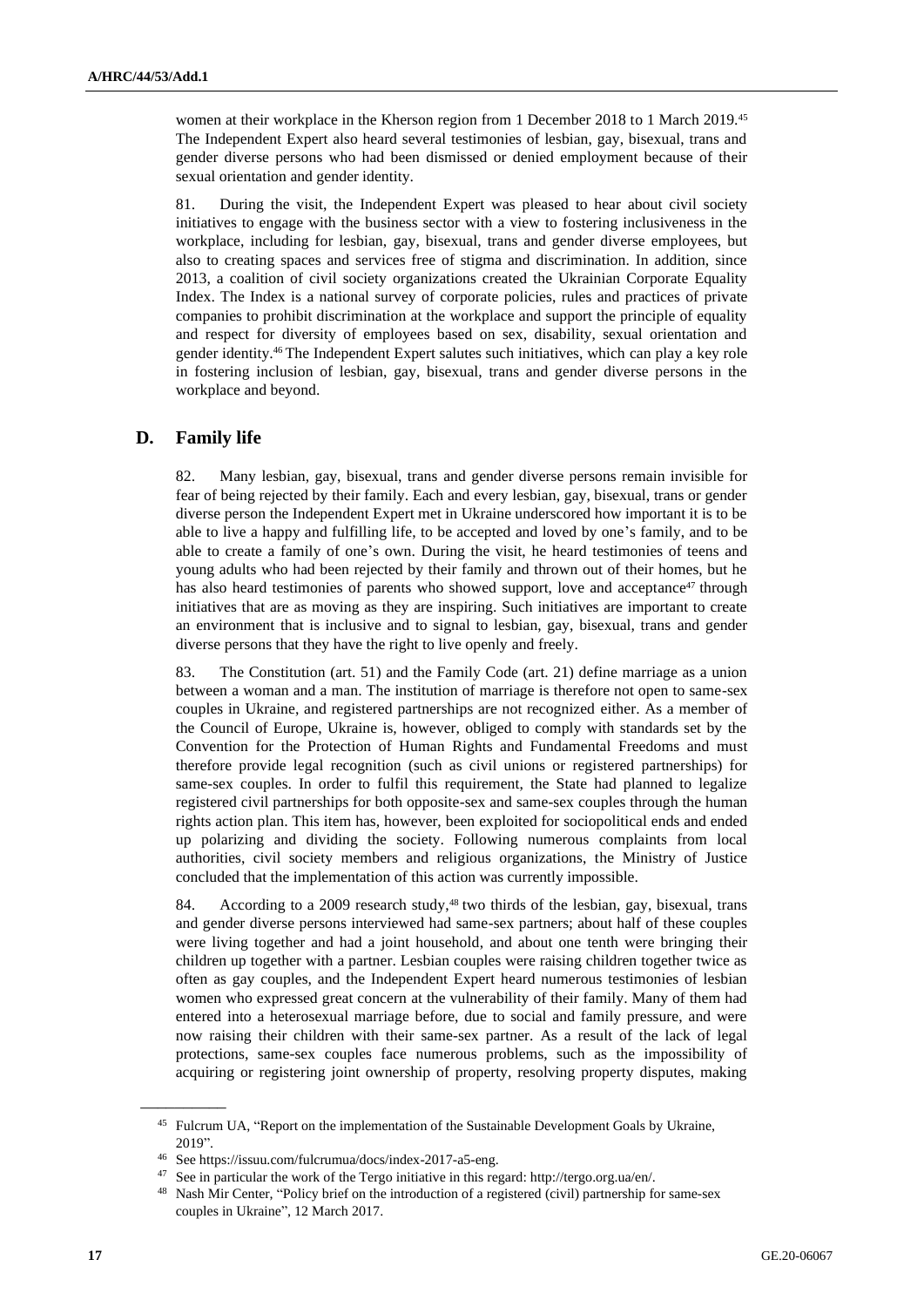vital decisions on behalf of their partner, disposing of joint property and inheriting after the death of a partner.

85. Individuals in same-sex couples are currently unable to adopt the child of their partner, and transgender people are prohibited by law from adopting. The latter prohibition is clearly discriminatory against transgender persons, and the Independent Expert regrets that the lifting of this ban, which was foreseen in the human rights action plan, has still not been implemented. In addition, he notes that the impossibility of adopting a partner's child also makes the child extremely vulnerable, for example in case of the death of the child's biological parent. In a position paper, UNICEF noted that legal recognition of family relationships is important in fighting discrimination against lesbian, gay, bisexual, trans and gender diverse parents and children, as parents without legal recognition are prevented from making decisions concerning fundamental aspects of their child's life, such as education and health care. UNICEF also highlights that the lack of recognition causes problems if the couple separates or if the biological parent dies.<sup>49</sup>

# **VII. Conclusions and recommendations**

86. **The Independent Expert is encouraged by legal and historical developments concerning the protection of the human rights of lesbian, gay, bisexual, trans and gender diverse persons in Ukraine, and he believes that the State is at a juncture where it can take action to make significant progress in that connection.**

87. **Political leadership is crucial in this area. Sexual orientation and gender identity issues have never been irrelevant for society, and they have always been the object of heated debate. But the extent to which a society is ready to embrace diversity should never be determined by the fear of that debate, or the acceptance that the rights of some should be unduly limited.**

88. **The Independent Expert recommends that the Ukrainian authorities take a decided stand for equality on the basis of sexual orientation and gender identity, and the adoption of the measures connected to that equality. In that connection, he is of the view that the human rights action plan is an excellent blueprint and that the effective adoption of the measures described therein would be a significant step to bring Ukraine in full conformity with its international obligations in this field.** 

89. **The Independent Expert recommends in particular that Ukraine take the actions detailed below.** 

#### **A. Legislative, institutional and policy framework**

90. **With regard to its legislative, institutional and policy framework, Ukraine should:**

(a) **Ensure that items of the human rights action plan related to sexual orientation and gender identity that have not yet been implemented are reiterated in the new action plan and are speedily implemented, in line with its commitments under the National Human Rights Strategy;**

(b) **Ensure the strict separation of powers and withdraw the privileged status currently granted to some Ukrainian churches consulting with State institutions;**

(c) **Include comprehensive data, disaggregated by key populations, including lesbian, gay, bisexual, trans and gender diverse persons, when highlighting efforts made by Ukraine to combat institutional and legal discrimination in the context of its voluntary national review in 2020 of progress in achieving the Sustainable Development Goals;**

<sup>49</sup> Se[e www.unicef.org/videoaudio/PDFs/Current\\_Issues\\_Paper\\_Sexual\\_Identification\\_Gender](http://www.unicef.org/videoaudio/PDFs/Current_Issues_Paper-_Sexual_Identification_Gender_Identity.pdf) [\\_Identity.pdf.](http://www.unicef.org/videoaudio/PDFs/Current_Issues_Paper-_Sexual_Identification_Gender_Identity.pdf)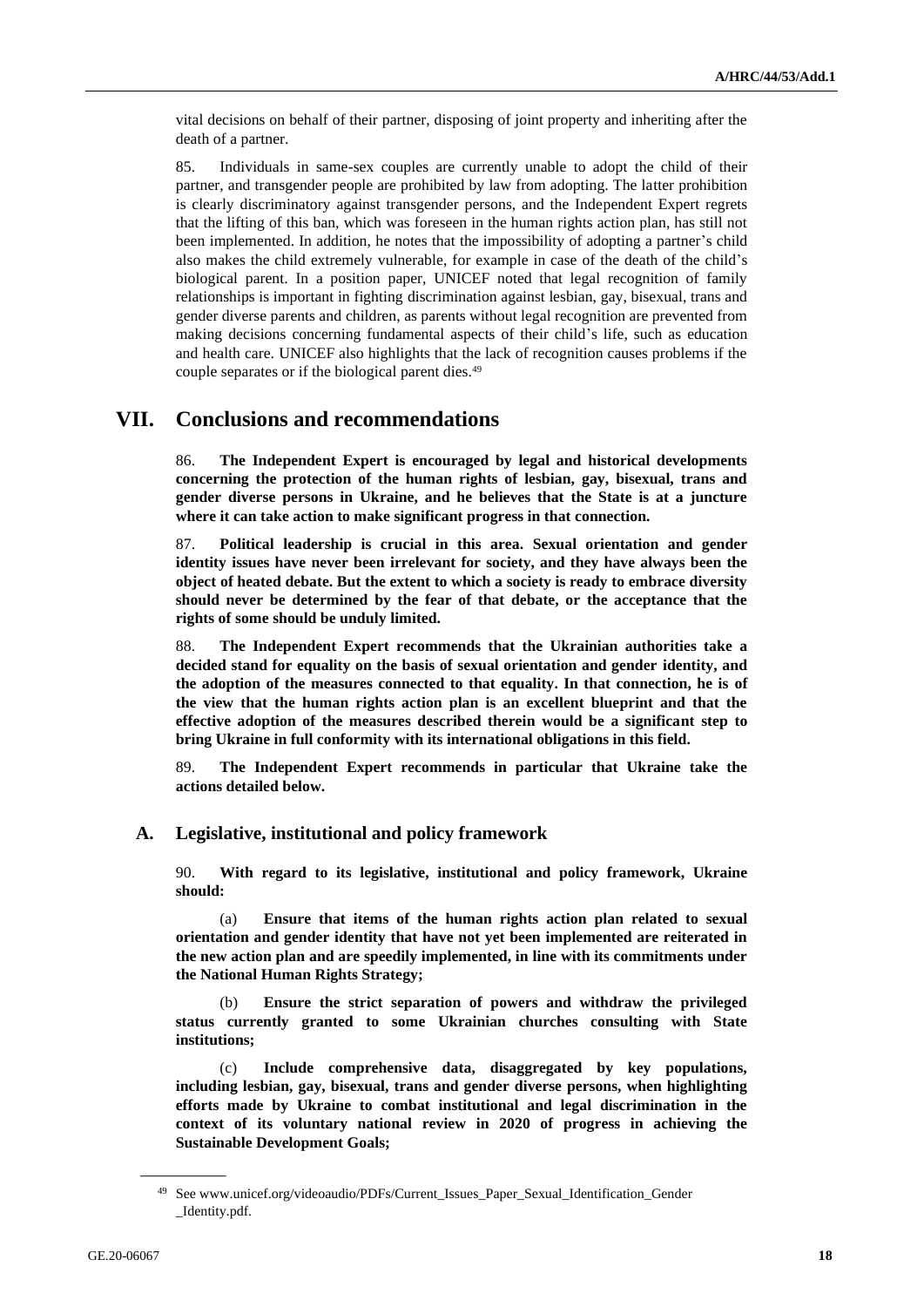(d) **Undertake a study on lesbian, gay, bisexual, trans and gender diverse persons in detention and develop related policies and guidelines to ensure their protection and well-being.** 

### **B. Stigma and hate speech**

#### 91. **To address stigma and hate speech Ukraine should:**

(a) **Urgently undertake a nationwide educational and sensitization campaign aimed at countering misinformation, harmful myths and stereotypes about lesbian, gay, bisexual, trans and gender diverse persons, and eliminating stigma associated with sexual orientation and gender identity;** 

(b) **Refrain from disseminating hateful expressions against lesbian, gay, bisexual, trans and gender diverse persons, and formally denounce hate speech. The State should also consider the imposition of disciplinary measures on State agents involved in hate speech. A preventive policy should include the collection and analysis of data on hate speech, with the purpose of assessing different forms of hate speech, the perpetrators involved, the reasons and circumstances for its emergence and the intended audiences;**

(c) **Establish an adequate framework for enforcement of measures against hate speech and discriminatory actions by authorities and clerics of churches – and a framework for discussion with all faith-based groups to promote their cooperation in the eradication of violence and discrimination based on sexual orientation and gender identity.**

#### **C. Hate crimes**

92. **With regard to hate crimes, Ukraine should:**

(a) **Specifically include sexual orientation and gender identity as grounds in article 161 (1) and (2) of the Criminal Code, as well as in all the aggravated forms of offences and the general provisions on aggravating circumstances under article 67 (1) (3);**

(b) **Adopt the legislative measures envisaged in the human rights action plan to ensure that homophobic and transphobic hate crimes are effectively investigated, accurately categorized and prosecuted, and that those found guilty are punished with sentences commensurate with the gravity of the offence and victims are provided with effective remedy;**

Establish liaison officers between the police and the lesbian, gay, **bisexual, trans and gender diverse community; integrate issues related to sexual orientation and gender identity into police curricula to ensure the sustainability of such training; ensure that the newly adopted guide on recognizing, recording and investigating hate crimes in Ukraine is speedily put into practice by the police and deliver connected training; and fully implement the police hate crime prevention plan for 2019.**

#### **D. Health**

93. **Concerning health, Ukraine should:**

(a) **Swiftly implement the elements in the eleventh revision of the International Classification of Diseases that relate to the removal of the trans categories from the chapter on mental and behavioural disorders, including the adoption of all measures conducive to eradicating the conception of gender diversity as a pathology from all aspects of everyday life (A/73/152, para. 77 (a));**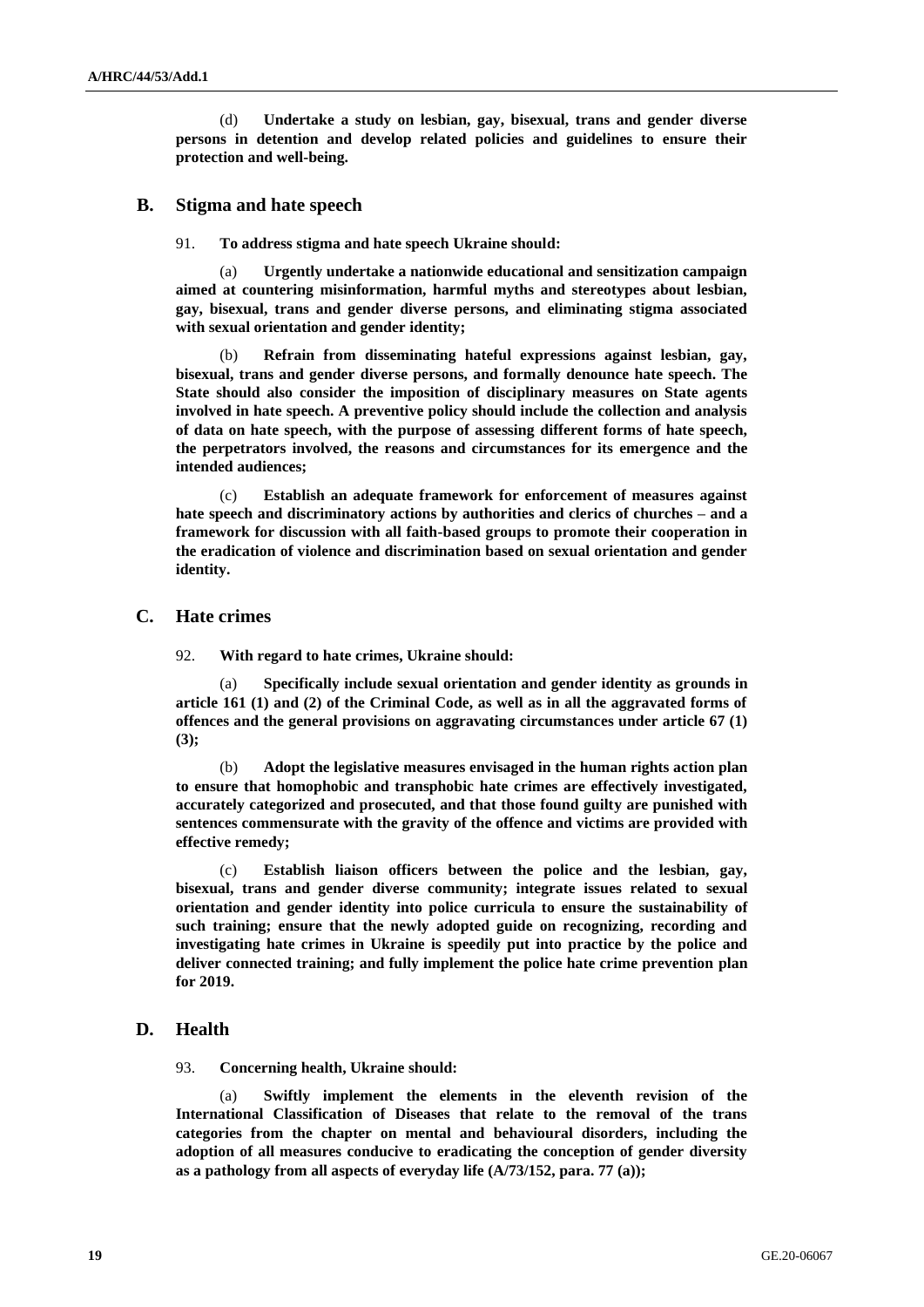(b) **Eliminate all abusive requirements as prerequisites for change of name and legal sex or gender, including medical procedures related to transition and undergoing medical diagnosis, psychological appraisals or other medical or psychosocial procedures or treatment. The process to change name and gender markers on identification documents of trans persons should be based on selfdetermination of the applicant and be a simple administrative process exempt from requirements such as medical, psychological or other certifications that could be unreasonable or pathologizing (ibid., para. 81);** 

(c) **Undertake a comprehensive assessment of the health needs of lesbian, gay, bisexual, trans and gender diverse persons and adjust public policies to take the uniqueness of each of these populations into consideration and address their needs in a tailored manner;**

(d) **Speedily implement the strategic plan for a comprehensive response to human rights-related barriers to accessing HIV and tuberculosis prevention and treatment services for 2019–2022, which will be key to achieving the UNAIDS 90-90- 90 targets.**

#### **E. Education**

94. **With regard to education, Ukraine should:**

(a) **In partnership with United Nations agencies, conduct a survey to learn about the challenges and the needs of lesbian, gay, bisexual, trans and gender diverse pupils and students, and use this information to inform legislative actions and policies;**

(b) **Consult and engage with civil society organizations to design measures to make educational settings inclusive of lesbian, gay, bisexual, trans and gender diverse students. In view of the low level of awareness regarding diverse sexual orientations and gender identities among the general population:** 

(i) **Introduce trainings for school staff and school psychologists, as well as awareness-raising measures among parents and students;** 

(ii) **Establish lesbian, gay, bisexual, trans and gender diverse-friendly complaints and referral mechanisms;**

Create a network of trained teachers and school psychologists as first **contact points in cases of homophobic or transphobic bullying, harassment and violence;** 

(iv) **Speedily implement the standards of social work for school psychologists and social workers envisaged in the human rights action plan, with a view to adequately support lesbian, gay, bisexual, trans and gender diverse teenagers and youths;**

(c) **Ensure that the anti-bullying policy is inclusive of lesbian, gay, bisexual, trans and gender diverse students and its implementation is monitored to ensure its effectiveness to reduce homophobic, biphobic and transphobic bullying.**

## **F. Employment**

95. **Ukraine should raise awareness about legal protections against discrimination in the field of employment based on sexual orientation and gender identity, inform lesbian, gay, bisexual, trans and gender diverse persons about their rights at the workplace and provide legal aid services free of stigma and discrimination.**